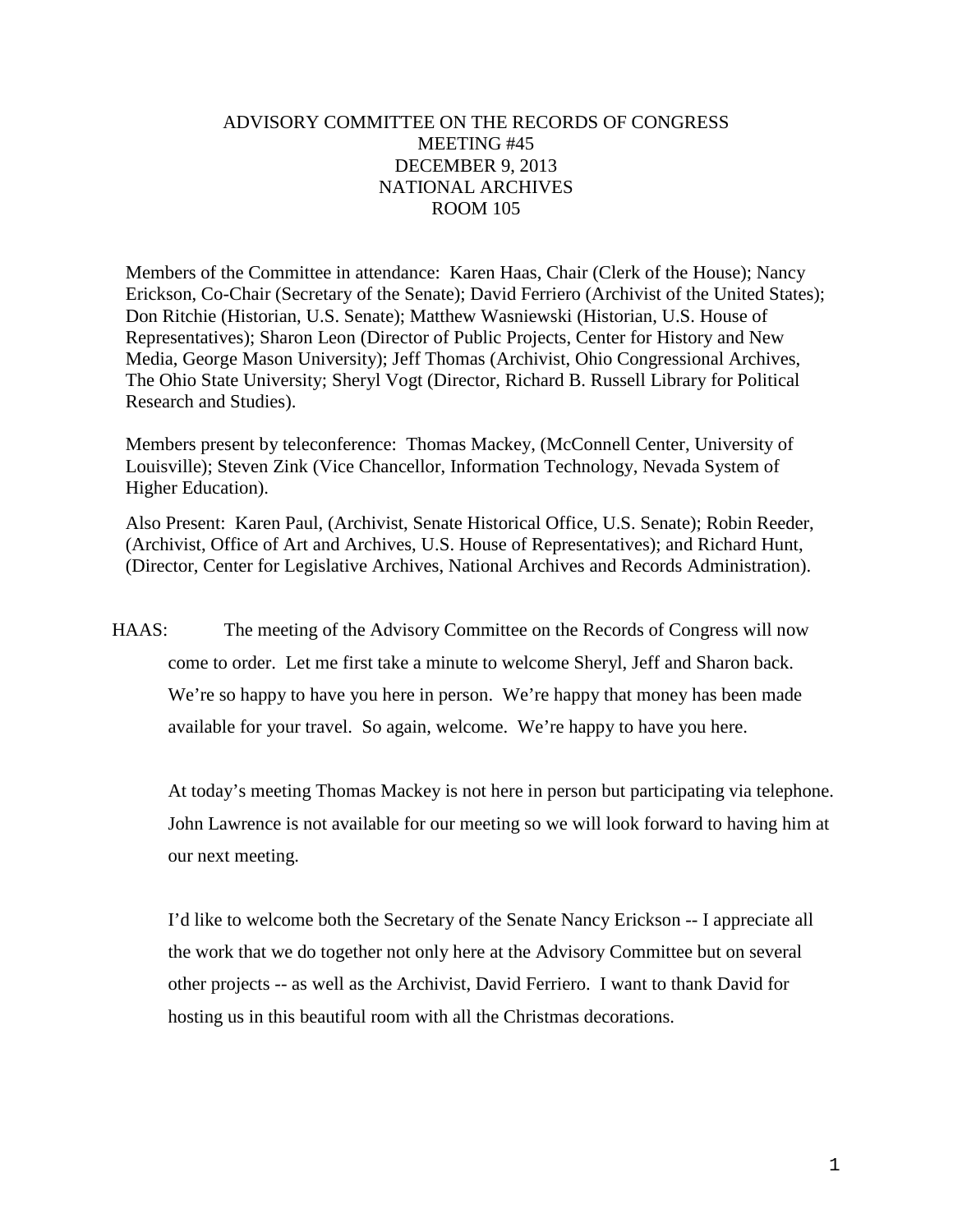I'll be very brief when talking about some of the things that have been going on in the Office of the Clerk since we met last. We are in the process of preparing for the renovation of the Cannon House Office Building. This will be a major renovation project that will take multiple years, and it will cause some issues for many of our Clerk operations. We've been spending a great deal of time in planning for that renovation. The building will not ever be completely closed. They will do it in segments. So we will be able to continue to operate during the renovation.

But one of the important things to know is that several of our operations will be moved down to another office building, the O'Neill Building, which is located next to the Ford House Office Building.

The other thing that we've been busy doing since we met last is working with departing Members. Since the last meeting, we have had four Members depart the House, three resignations, and one, Congressman Young of Florida, pass away. Robin and her team have worked very hard with these groups in making sure that their papers are taken care of and assisting them with any concerns they've had along the way. At this point I'd like to recognize the Secretary of the Senate for any remarks that she may have.

ERICKSON: Thanks, Karen. I too want to thank David for hosting our meeting today. We're all sensitive to the budget pressures that we're all facing, but I think it's great that we can all be together. I think it's important for our members to develop personal relationships with one another, which I think facilitates a good meeting discussion. Since our Advisory Committee's founding in 1990, our members have been instrumental in our efforts to shape, preserve and make accessible the records of Congress. I think not only because we've had the good fortune of having very dedicated members of this board, but also due to the fact that we're able to meet regularly and the members are able to listen to our problems and help us come up with solutions. So David, thanks for making this inperson meeting available to our members.

I also want to commend Brandon Hirsch, our former Senate employee. Brandon, as well as Shannon Niou of the Center, should be commended for their recent work in retrieving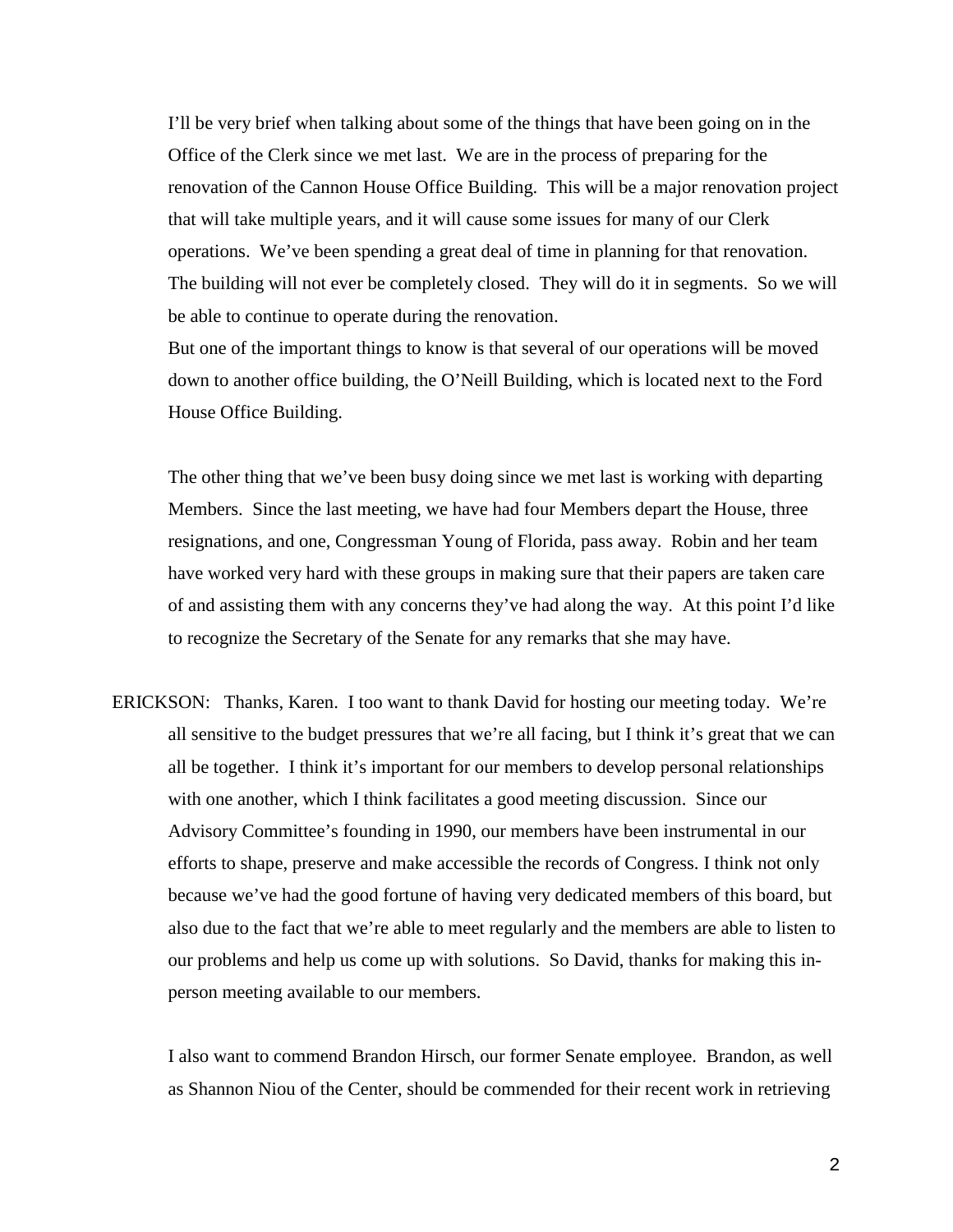some of the Senate's earliest Web sites. It was a project that was initiated by a request from Senator Kennedy's institute requesting some of his earliest Web sites. Brandon and Shannon were able to document the Senate's earliest homepages as they were called then from the  $104<sup>th</sup>$ ,  $105<sup>th</sup>$ ,  $106<sup>th</sup>$  and  $107<sup>th</sup>$  Congresses. These predate the Center's crawl of Congress's Web sites, and it's fascinating to look at the numbers. They demonstrate the Senate's growing reliance and use of the Web. The first archive transfer held 83,782 files. The second transfer 184,927 files, and the third 290,094 files. So you can see the dramatic growth in the Senate's use of the Web.

And then finally I want to thank Richard Hunt and his staff who have an incredibly busy day today. Not only are they hosting our meeting this morning, but this afternoon they're going to be hosting a "treasures" open house for Members of Congress and their families. This was an idea that germinated from an ACSC meeting and will be hosted by that organization along with the U.S. Association of Former Members of Congress. It's an open house that not only involves Members but their spouses and their children. They'll all see our Senate and House treasures and learn about ways that they can preserve their own treasures, and I think this is a very effective way to show young people, and demonstrate, how they too can have a role in preserving their mother or father's congressional records. So thank you for doing that today.

- HUNT: Our pleasure.
- HAAS: Thank you. At this time I'd like to recognize David Ferriero.

FERRIERO: Good morning. It's nice to have you here in my house.

- ERICKSON: In your beautifully decorated house.
- FERRIERO: Beautifully decorated. Just a quick update on some things that have happened since we last met. First addressing Nancy's comments. We love to have Members of Congress here in the Archives. We love the opportunity to show them around with their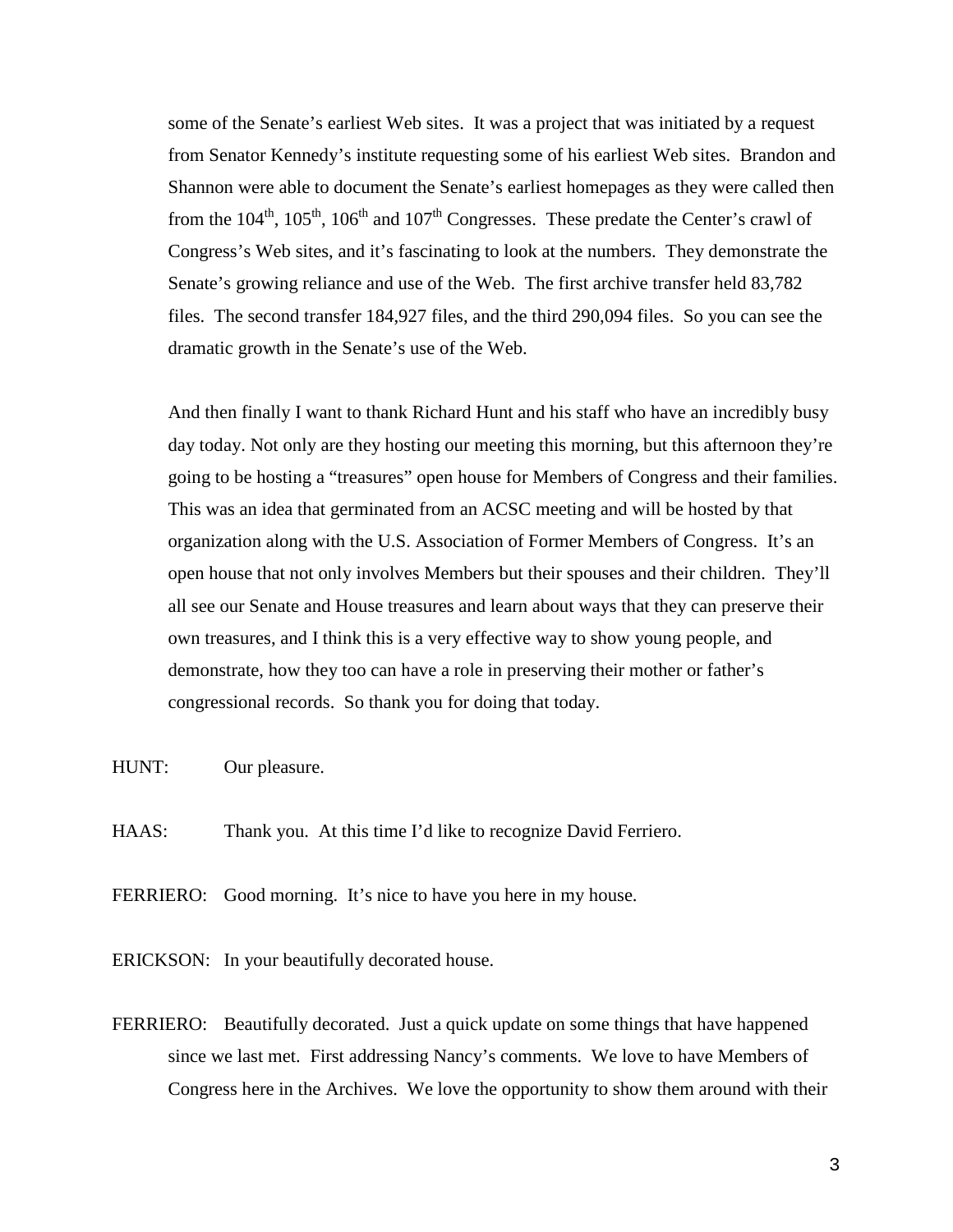staffs, with their families, however they want to come, because for us we hope it puts what they do in perspective. Every time they have a chance to see the Charters of Freedom for instance, they're reminded of their responsibilities. And they always comment on that. So anything you can do to encourage those kinds of visits we certainly applaud.

Since we met last, we have survived a shutdown. And I want to commend Matt Fulgham, who was the designated representative for congressional records. And I believe we had actually one request during the shutdown and it turned out that the records weren't even here, right, Matt? They were at JFK. We did unfortunately furlough about 3,100 staff of which 81 staff were essential and were carrying on the business of the Archives including the publishing of the *Federal Register* and verifying service records for burials at our national cemeteries. Essential services that we're responsible for.

In this room just last week the Public Declassification Information Board met and reviewed the recommendations of the report to the President; 14 recommendations to transform classification in this government. One recommendation is to reduce the number of different classification guides. There are now 2,500 in operation in our government. There were also some conversations around involving the public in helping us prioritize the next tranche of classification that we're going to be dealing with. So there is some exciting work ahead on the declassification front.

We have hired, stealing her from the Center for Legislative Archives, the agency's very first historian. Some of you are smiling because I was embarrassed in public with the peer group to discover that we didn't have a historian, and how on earth could the National Archives not have a historian? So Jessie Kratz has hit the ground running and I'm really pleased that we've found someone in-house and it's nice that she's coming from the Center for Legislative Archives. So look forward to good things from her.

You're going to hear from Pam Wright about innovation but I want to share with you some market penetration information that she shared with me recently. I'm always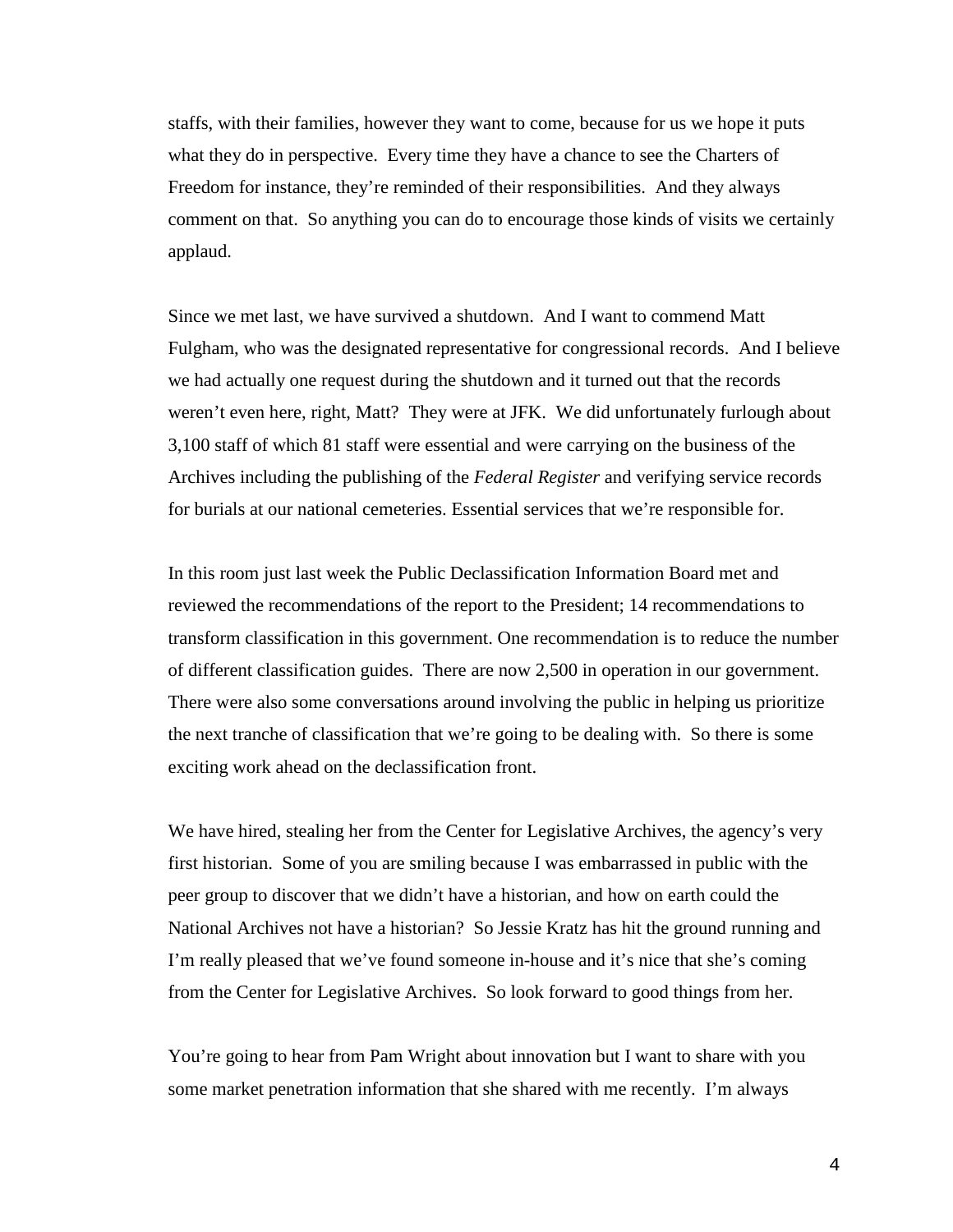pushing to get our stuff out there into the eyeballs of the general public. We have been focused on getting our content to where the people are, not expecting them to come and find us. So we have some data on the past fiscal year. We have an online public catalog and Pam is going to talk to you more about that. For the first 11 months of 2013 we had 540,000 visits to that site. We have a big YouTube presence, and 872,000 visitors came to see our YouTube content. We have lots of photographs on Flickr and 11 million visits to our content on Flickr. Facebook pages, we have 39 million visitors and friends on Facebook. There are 4,000 articles on Wikipedia that have National Archives content. And for last year 11 months we had 1.3 billion visits. So that gives you a sense of how we are using social media and how we're increasing the education and access to the records of the government by exploiting those social media vehicles.

The last thing I'll report on is that we are recruiting for the directors of two presidential libraries. If you know people who may be interested in the positions, and have interest in President Carter or President Nixon, there are job descriptions posted. Let me know if there is anyone that you want to recommend.

- HAAS: Wonderful. Thank you very much. Next I'd like to recognize Matt Wasniewski, the House Historian. As you all know, our offices work very closely together, and I thought Matt could provide us with an update of what's been going on.
- WASNIEWSKI: Sure, thank you. Our offices do work and collaborate on a number of projects, and I would like to update you on a couple of them. First I'm happy to announce that *Hispanic Americans in Congress*, which is the third in a series of books on women and minorities in Congress, is going to press at GPO and will be available sometime in the first quarter of 2014. This new volume profiles 91 Hispanic Members who served in Congress from the very first Delegate from Florida named Joseph Marion Hernandez through the freshman Members of the  $112<sup>th</sup>$  Congress. And like the other books, the profiles are introduced chronologically with contextual essays. There's appendices with a lot of historical data, lists, and a companion exhibition page which replicates the whole book which will go up on our Web site when the book is debuted.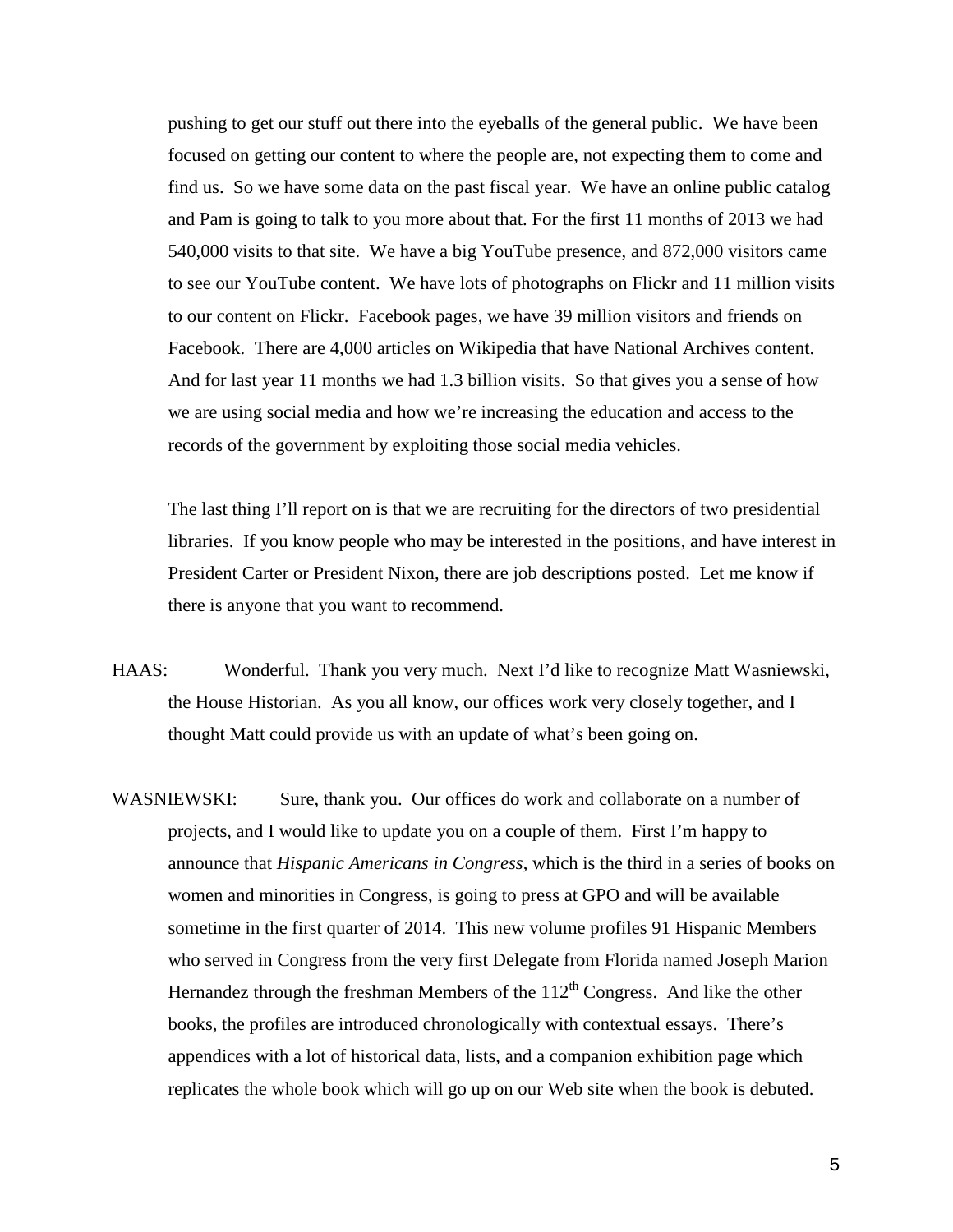I'm particularly excited about this book because it tells stories about individuals whose stories largely have not been told. The field of Latino studies isn't as well developed as that of women and African Americans. So there aren't a lot of existing political biographies out there. Nearly two thirds of the people who served before 1945, the Hispanic Members, were what we would call statutory representatives, so Delegates or Resident Commissioners whose offices the Constitution really hadn't contemplated. That's an interesting story in and of itself, the history of how these individuals and their constituencies were incorporated into the body politic and incorporated into Congress.

Another publication we're working on is a House Page history, which is a shorter publication. Again we're working on this with the Office of Art and Archives and the Clerk's Office of Communications. This will be available in early 2014 as well. It's a booklet length history of the House Page program going back to the early 1800s. The study was commissioned by House leadership when the Page program closed in 2011. It's lavishly illustrated with historic photographs, images from the House collection. And the narrative is also supplemented by a number of oral histories that our office has done with Pages who served as far back as the 1930s. This will have an online component as well. It'll be available as a PDF which folks can download, and there'll be an HTML version of it along with clips from a number of the oral histories that we've done.

One of the exciting things we turned up in creating this was the first African American Page who served in the House who we had previously believed was a man named Frank Mitchell, who on the  $100<sup>th</sup>$  anniversary of Lincoln's assassination came into the House. Representative Paul Findley sponsored him. This is in 1965, and has been widely reported. But what we discovered was the first African American Page was actually in 1871, and he had been sponsored by a carpetbagger Union officer who represented a district encompassing Richmond. And he appointed a young boy, 14 years old, by the name of Alfred Q. Powell. So we turned up some interesting material there.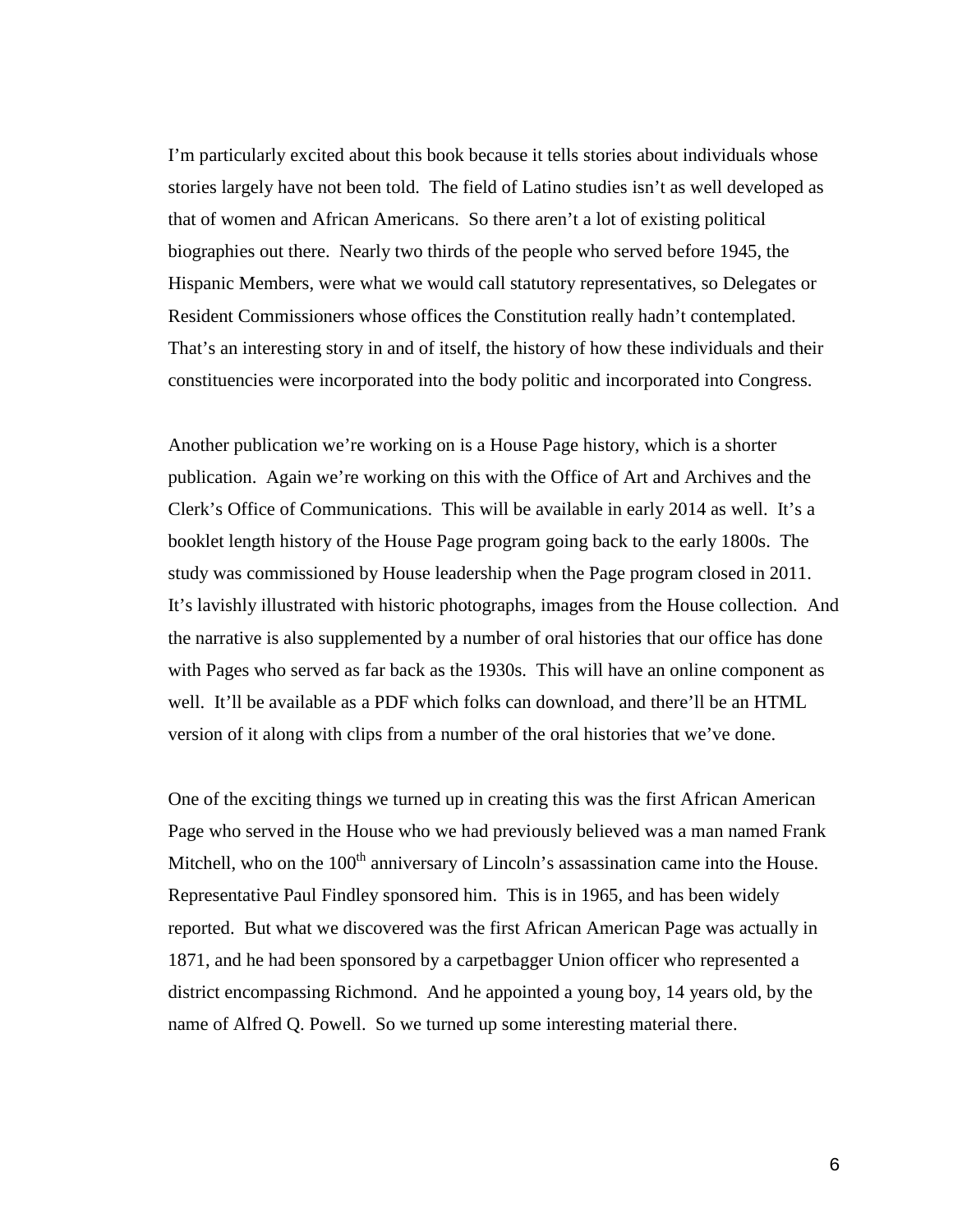The final thing is an update on our Web site, which I can't believe has now been almost a year since we launched it. This is again another collaborative project between the Historian's Office, the Office of Art and Archives, and the Clerk's Communications and Legislative Computer Services Office. We're very pleased with the steady progress we've made with the site. Our monthly visitors this fall, September through November, have tripled since the spring time period. And we're closing in on a pace for page site visits that should bring us to about 3 million page clicks in our first year of existence. We're really pleased with that.

A lot of the increased traffic in the fall can be attributed to implementing more social media. We launched a YouTube page in September. We recently added an RSS feed for the blog, which is updated weekly. And not to be outdone by our friends on the Senate side, we added a Twitter feed in early November, and we're closing in on about 1,000 users. So competition is a good thing.

- HAAS: Excellent, thanks, Matt.
- ERICKSON: I also want to note that last week, a week ago today actually, Matt came over to the Senate side and joined Don in a joint talk on commemorating the  $150<sup>th</sup>$  anniversary of the Statue of Freedom. It was for the Monday after Thanksgiving. I was wowed by the size of our audience. We love it when Matt comes over to the Senate side and joins us. It was a great session.
- WASNIEWSKI: Thanks for inviting me.
- HAAS: It's a great team. Before we proceed, let's check to see who we have joining us. Do we have Steven? Steven, are you with us online?
- ZINK: I am here from Atlanta.
- HAAS: OK, we're sorry you couldn't meet with us in person.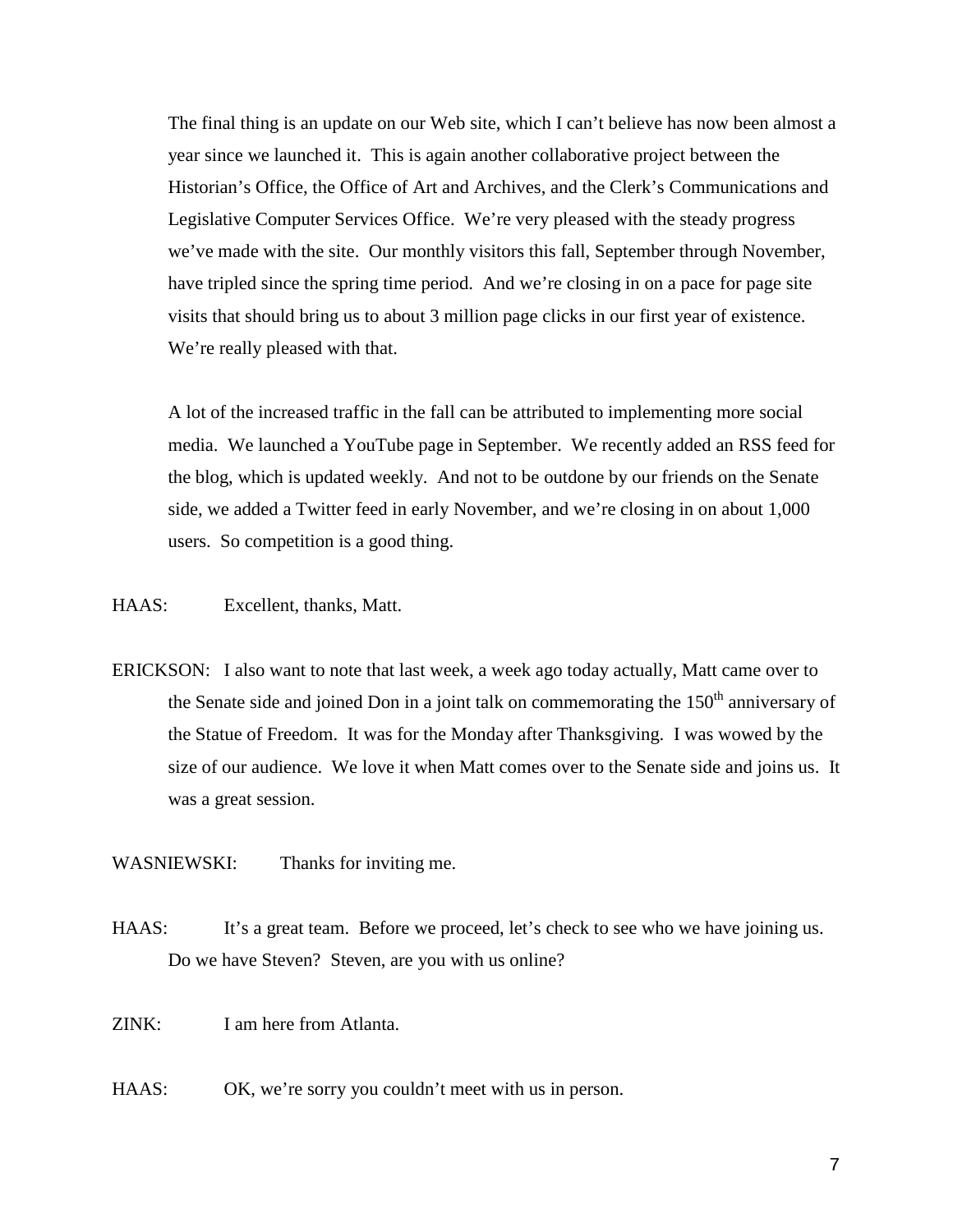ZINK: Me too.

HAAS: Do we have Thomas with us?

MACKEY: Yes indeed.

HAAS: Wonderful. OK. The next order of business is to approve the minutes from our last meeting. Do I hear objection in dispensing with the reading of the minutes? You have some comments, Karen?

PAUL: It's on page eight. The fifth paragraph down. It should be Senator Cowan, not Collins, C-O-W-A-N, Cowan.

HAAS: OK. Anything else? OK. With that correction do I hear a motion?

\_\_: So moved.

HAAS: Second?

\_\_: Second.

HAAS: All those in favor?

MEMBERS: Aye.

HAAS: Opposed? None. OK. With the amendment the minutes are approved.

At the last Advisory Committee meeting, Sheryl raised the issue of the long term preservation and the use of data stored in correspondence management systems (CMS) used by Members of Congress for their congressional offices. We've all been aware of this problem and additionally the costs that are involved for repositories when they come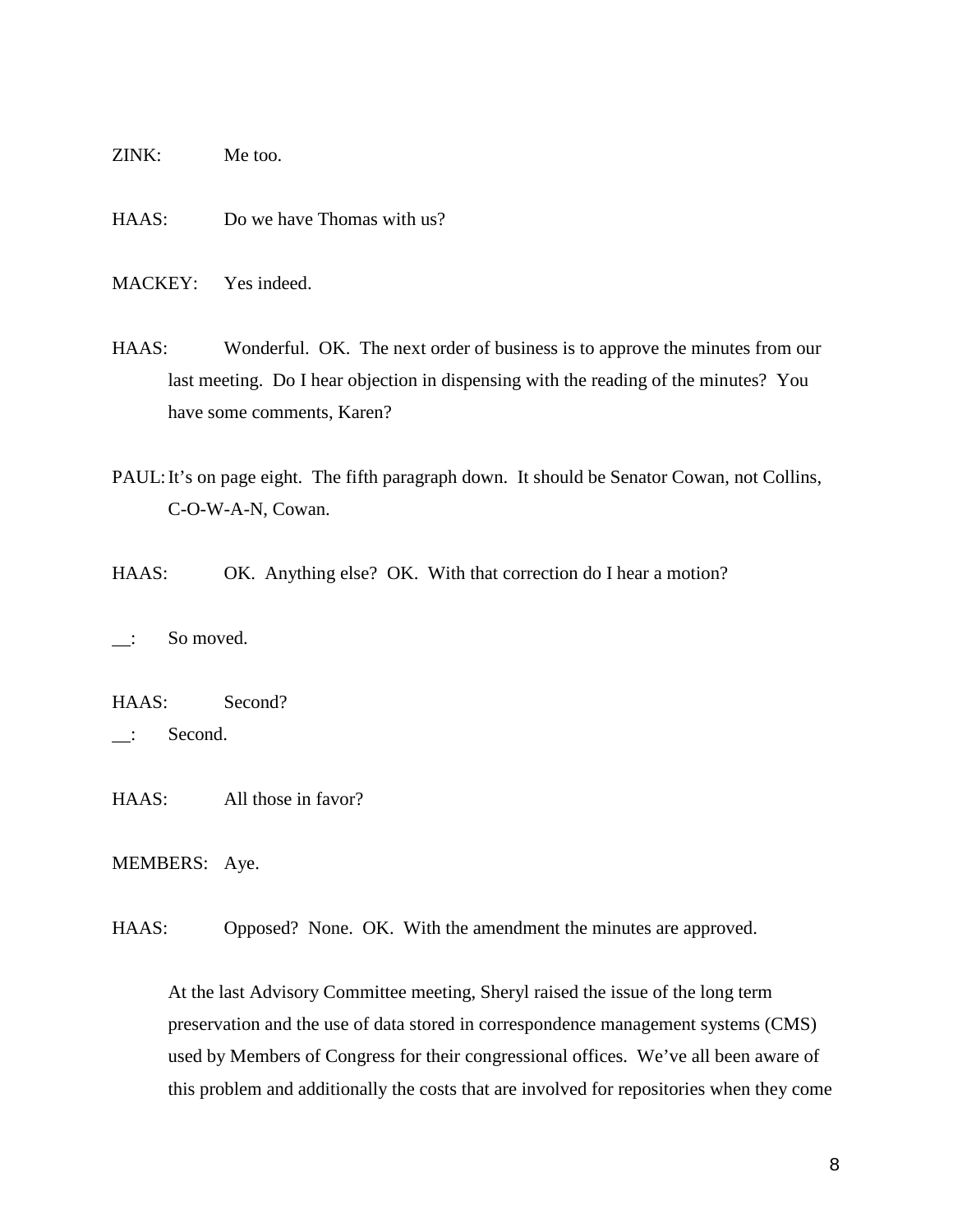into possession of these files. So since we met last, Deputy Clerk Bob Reeves and myself have been speaking with the House Committee on Administration regarding what we could do to address this issue. The House Administration Committee is responsible for the vendors and the contracting for all of the CMS products.

What we've come up with is the establishment of a task force in the House that would include the House Administration Committee, participation from the CAO in the House, as well as the Clerk's Office to see if we can come up with some solutions for this problem. Our goal is to work through the next year in preparation for the new Congress, when those new contracts will be let. So we're making progress. We hope to report at our next meeting on how we are progressing. But at this point, we have the approval for the task force and we're going to begin that in the House. Sheryl, I don't know if you have any comments that you'd like to make regarding this.

- VOGT: I'll say that this is coming more to the forefront of attention for people involved with congressional papers repositories. I believe Marc Levitt, who is at the Byrd Center, has tried to do a survey to see what other people are doing. He's talked with the electronic records person on our staff. So we're getting more collaboration among members of that group, which I think will lead to some good things in how we're handling them out in the repositories. Our greatest fear has been that many institutions, especially smaller institutions, do not have IT people who can work with others who don't have the knowledge and skills to work with these materials. And we'll lose a lot of information if we don't do something.
- HAAS: Obviously we'll be looking to your expertise as we try to move forward in this area. I don't know if anybody else has any thoughts. Karen?
- PAUL: Yes. The Congressional Papers Roundtable (CPR) is sponsoring a session at their upcoming meeting in August which will be here in DC this year. They are setting up a panel. Katie Delacenserie, Anu Kasarabada and Brandon Hirsch will be participating on that panel. Katie, am I correct? They will be inviting a representative from at least one of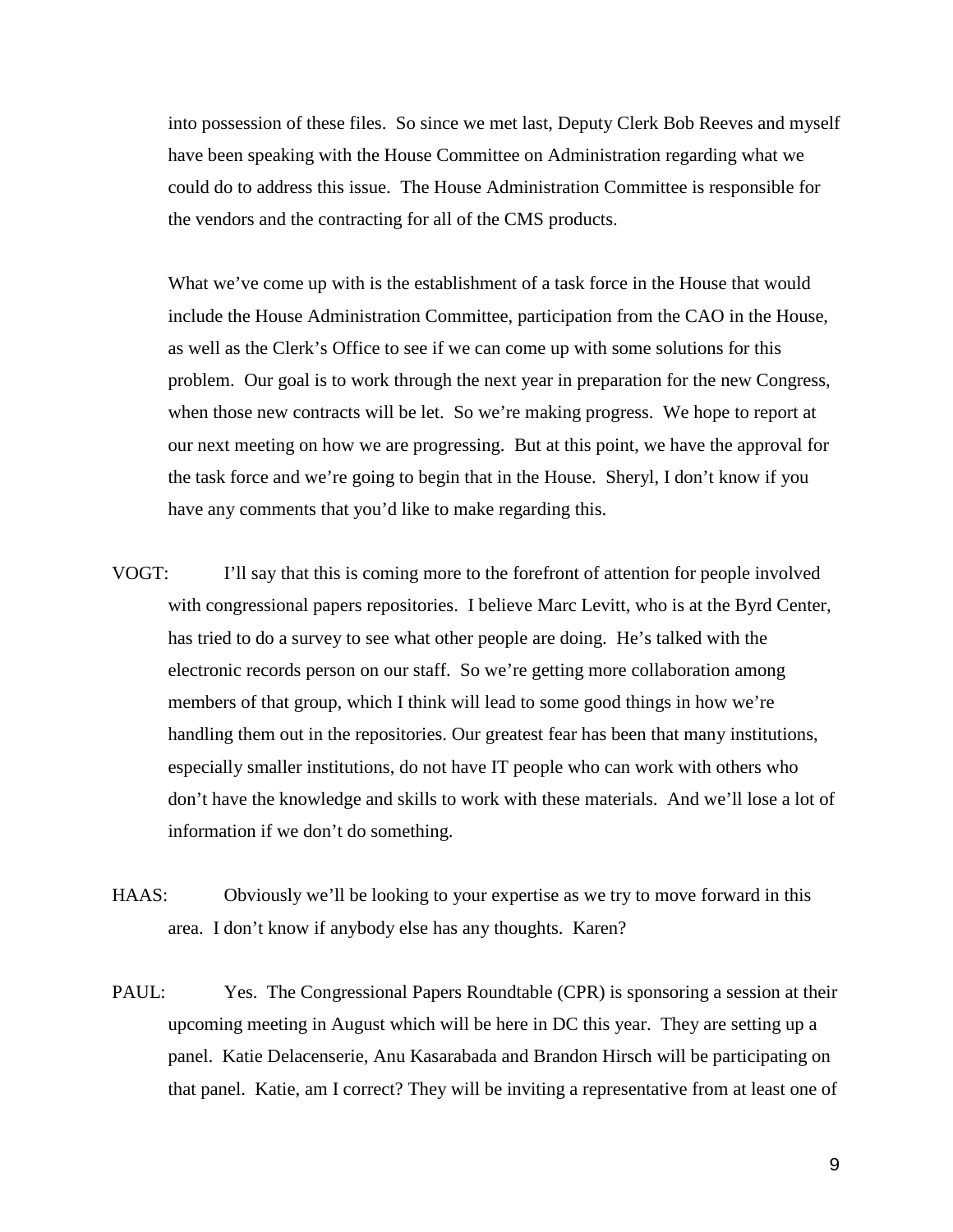the systems to come and do a demo for the archivists so that you can get a better sense of what those systems do and what's in them and so on. So that would be wonderful to fold into your task force. I think the goal of the CPR is to educate themselves about the systems and then to be able to better define what it is they would like too, because this will be a two-way process. And the thought was that the archivists receiving these need to know more about them, so that they can help determine what it is that they can handle.

- HAAS: Well, I think this will be an item that we'll keep on our agenda for the next meeting. We can have additional discussion then on any progress that we've made. Karen, you're up.
- PAUL: All right. I want to begin by thanking my colleague Robin Reeder who has done such a wonderful job at outreach to the departing Representatives that those who came over to the Senate have been so thoroughly briefed that it's made my job easy. So thank you, Robin.

I also wanted to report about committee records. Deputy Archivist Elisabeth Butler heads up our effort to capture, describe and transfer the electronic records for six Senate committees now, really helping those that do not have an archivist. We believe that it's important to have trained people doing this kind of archiving of electronic records in order to guarantee the authenticity of them and to make sure that we get enough descriptive information as part of the transfer. So we've actually been discouraging committees from undertaking this unless they have professional help or well trained staff to do this.

The records that we're working with are a lot of shared drives, staff files, and e-mails. And they are extensive and growing. During the furlough some of the IT staff who weren't furloughed took advantage of the downtime to do electronic records archiving. So we were pleased upon coming back to find even more waiting for us. That's a good sign of progress. In addition to these six, we have two other committees that do have archivists who because of the size of their backlogs are only able to keep up with the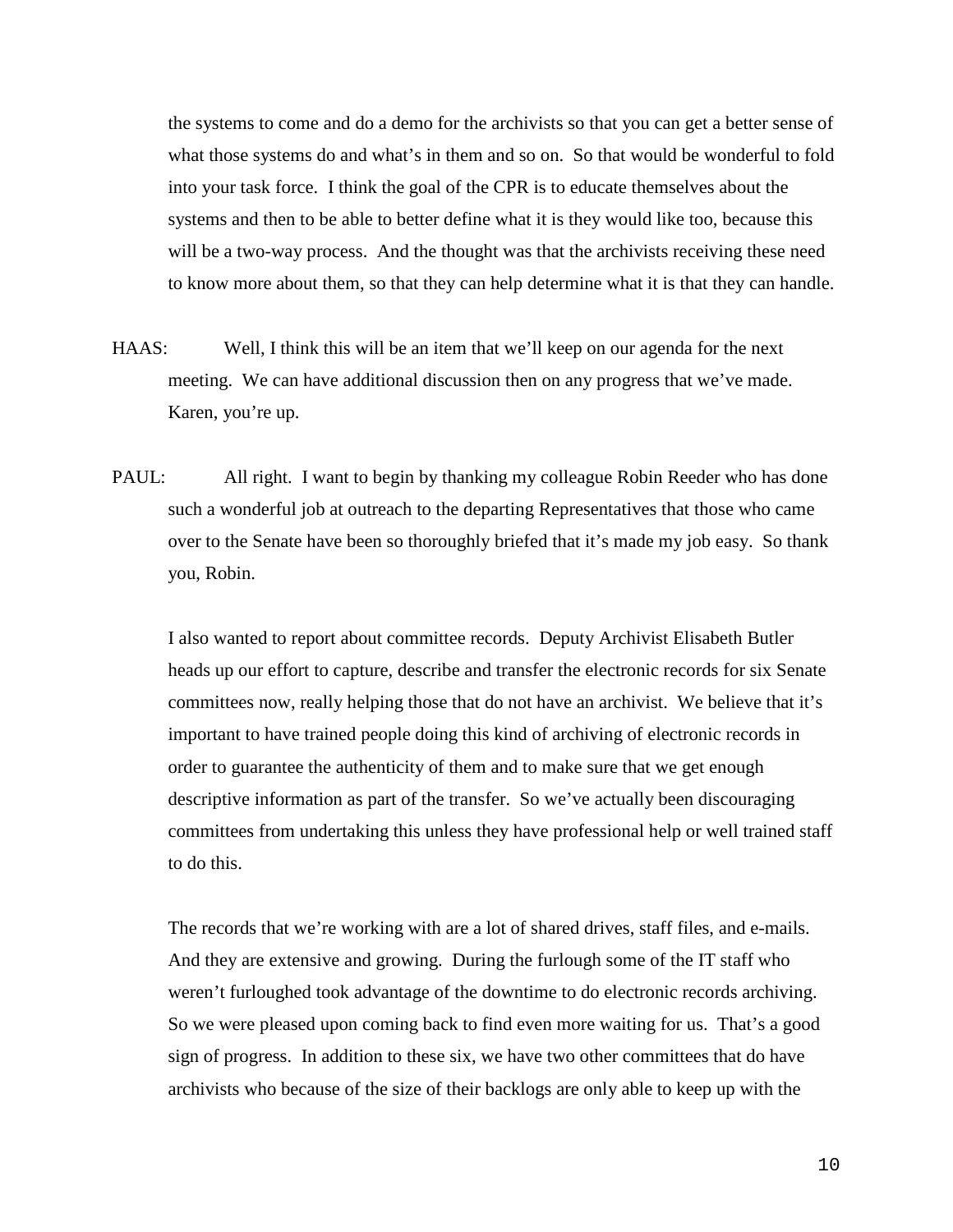contemporary files. These two additional backlog accounts have fallen to our office. So currently with eight committees depending on us, we certainly are anticipating continuing to play a major role in this area.

I would like to mention that one committee that we have been helping has since hired an archivist. And that is Matthew Stahl who is here today. Matthew, raise your hand, is the new Commerce Committee archivist. We're really pleased to have Matt join our group.

Over the summer we transferred the  $109<sup>th</sup>$  Congress Senate committee hearing videos, which are notable because they are open records, and again our thanks to Brandon Hirsch and Shannon Niou because these resided on 849 DVDs and these DVDs were the only copy of the hearings. This was something that we worked on quickly. And thanks to Shannon and Brandon for getting those safely ingested.

We have seven Senators retiring at the end of this Congress. All have either selected repositories or are in the process of selecting one. Senator Lautenberg passed away and his collection is currently in storage pending resolution of his estate. Senator Kerry's records are also now in storage at the Archives until such time as he is ready to donate them. And we expect both collections to go to repositories. We had two placeholder Senators come and leave during this time. Both retained their records in private custody, and because they were here for such a short time there really wasn't a lot of records anyway.

For social media archiving, we've had an ongoing interest and we were especially encouraged by Julian Zelizer, who presented the ACSC keynote address at the May conference. He in fact singled out social media and e-mail as the two contemporary sources that historians hope will be collected.

A year ago, this Committee took a look at social media collected by Budget Committee archivist Anu Kasarabada and Homeland Security archivist Katie Delacenserie. At that same time, we knew there were 10 committees that didn't have archivists. So Deputy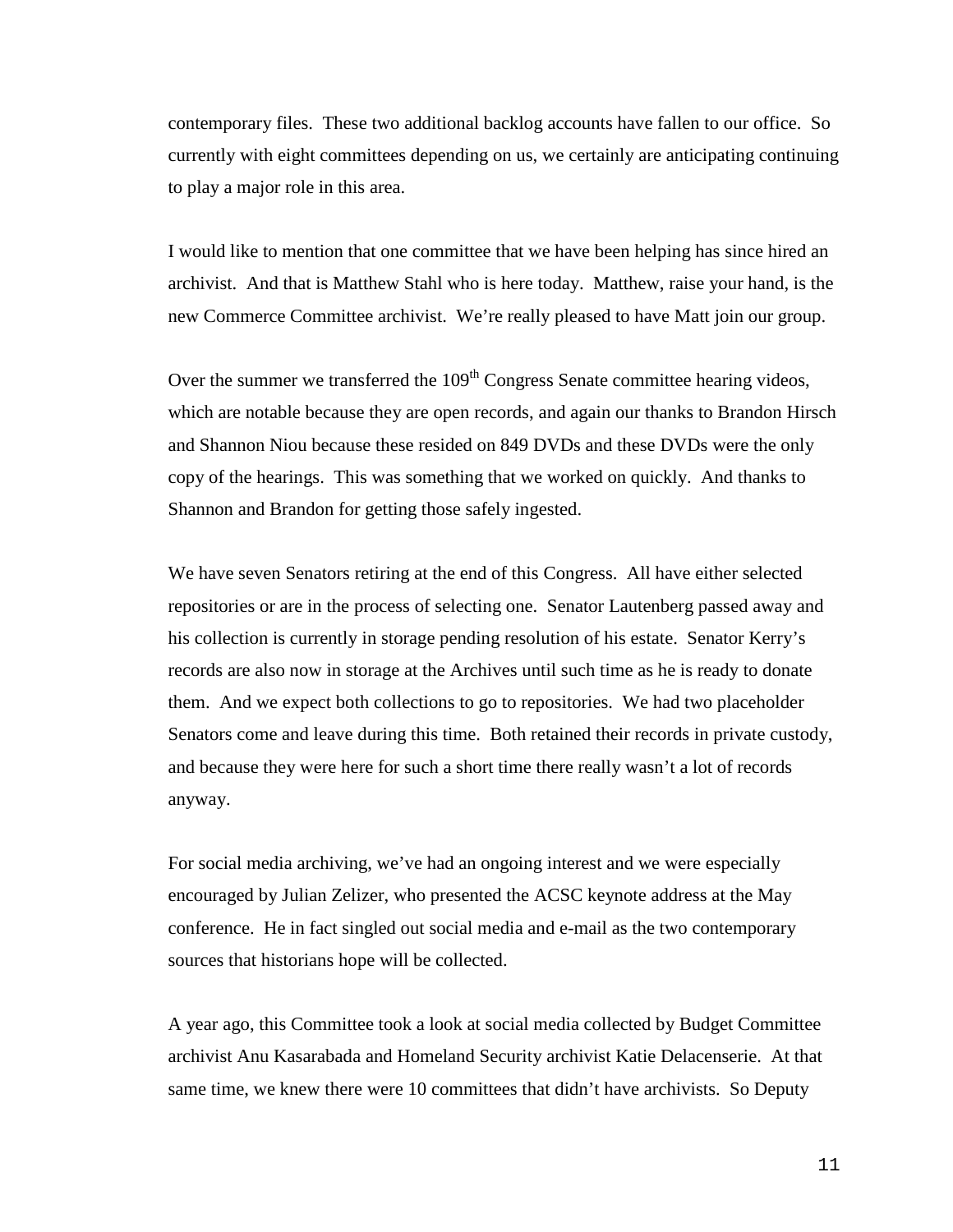Archivist Alison White actually archived the social media of these 10 committees. At that time, most of them were using a one-time two-week free trial of Cloud Preservation. Since that time, we have confronted the fact that it's really a challenge to get systems administrators to take on the extra task of archiving social media.

So we are working with the Technology Assessment Group to identify requirements and focus on a set of viable solutions that would meet the majority of office needs. Our hope is that a short list of preferred tools or maybe even a Senate contract will make it easier for systems administrators to do this archiving on a regular basis. The process is a little complicated working with the technology group. I'd like to thank Alison White and Elisabeth Butler, our two deputies, for doing a presentation to that group in November when I was unavailable. That presentation was followed by voting. They managed to come in with the highest vote of any project currently before the group. They got 36 votes.

ERICKSON: May want to let everybody know what TAG is in the Senate.

PAUL: The Technology Assessment Group.

- ERICKSON: It's organized and hosted by the Senate Sergeant at Arms, which provides technology infrastructure for Senate offices, and is widely attended by the respective system administrators for Senate offices.
- PAUL: So anyway I'm very proud of them. And then we had a get out the vote campaign because we knew it was going to be a difficult sell. We came in with 36 votes, so it's now on their to-do list of active projects. I'm not sure if the group is interested in the kind of evaluation criteria that we think we're going to use. If anyone is interested I can run down that quickly. Sharon, are you interested?
- LEON: In a personal way.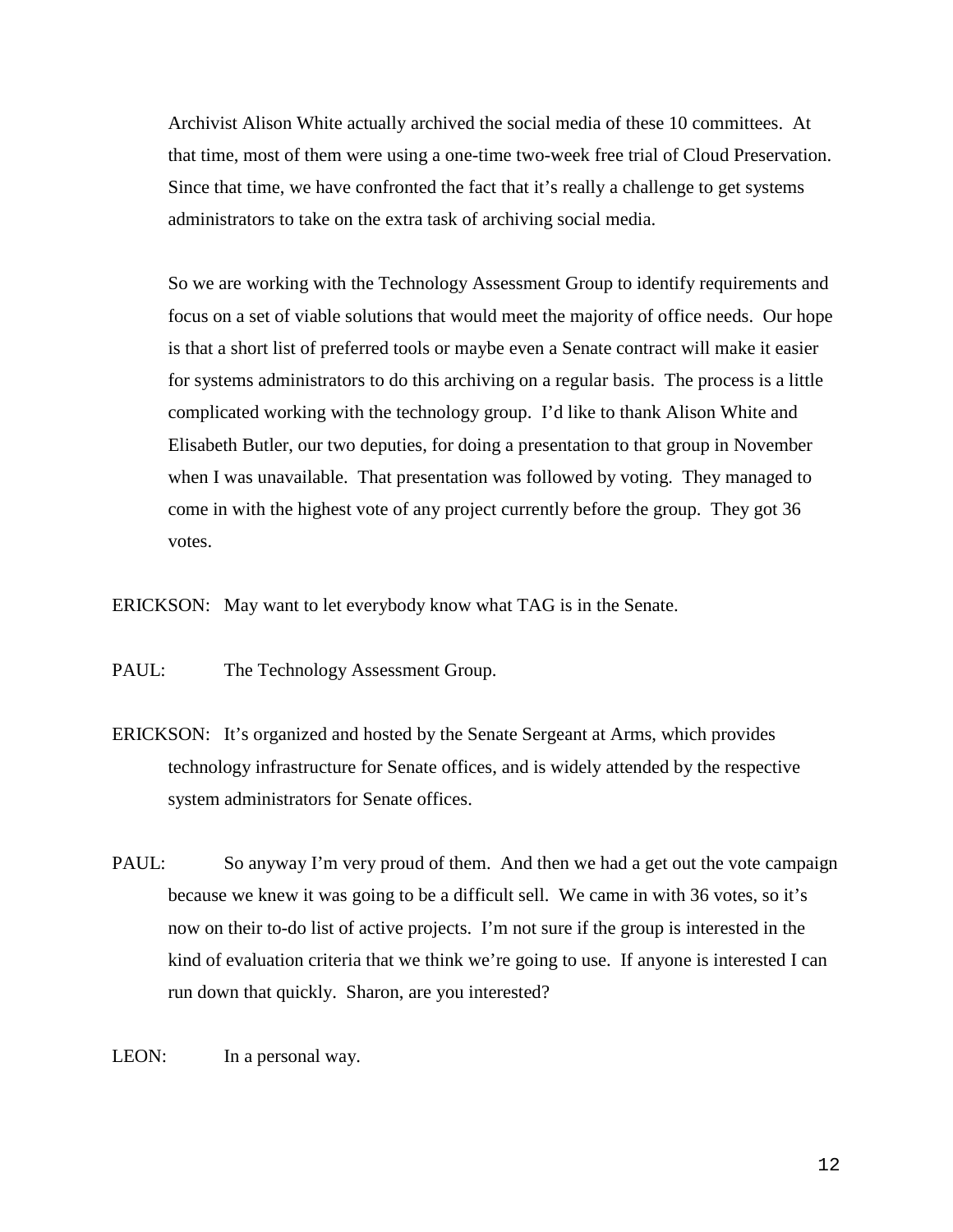- PAUL: OK. I'll skip that but maybe we can talk about that after, but I will mention that Alison has spent a couple of weeks looking at various tools. And we think that we're going to again look at Cloud Preservation, ArchiveSocial, ThinkUp, Hootsuite, Archive-It, Hanzo and X1 Social Discovery. Did we hit the right group?
- LEON: You did, you hit the majority, and yes, you hit the good ones.
- PAUL: OK, very good. We have an ongoing issue or project with legislative commissions and drafting and improving the language that creates legislative commissions. Over the summer the Senate Legislative Counsel proposed a draft template that was circulated. Of interest to this Committee is the proposed inclusion of language aimed at strengthening commission management and archiving of their records according to current standards and procedures. Also included in the draft is language authorizing the appropriation of funds for the commission, including costs incurred in archiving the records of the commission. That draft is still being commented upon. We're very happy with the first draft, and that was the first step in the right direction.

Another project that we did over the summer was to upgrade the third edition of our Senators' Office Archives Toolkit. And we added three new tools, one being records management for shared drives, another for sensitive and classified information management, and another for preserving electronic records over time. And particularly that last tool, the preserving electronic records over time, in meeting with the Members' offices, we find that systems people are not thinking like archivists. So that particular tool is to encourage them to do what an archivist would do in that situation. I mean if you have an office that's going on for 20 years there's certain things that need to be done on a periodic basis to save those records.

I want to give an update on our accessioning project phase two. Alison White heads this project in our office. At our June meeting she announced completion of phase one, which consisted of the launch of a new accession form that maps directly to the Archivists' Toolkit and upgrades the degree of granularity of our description. So the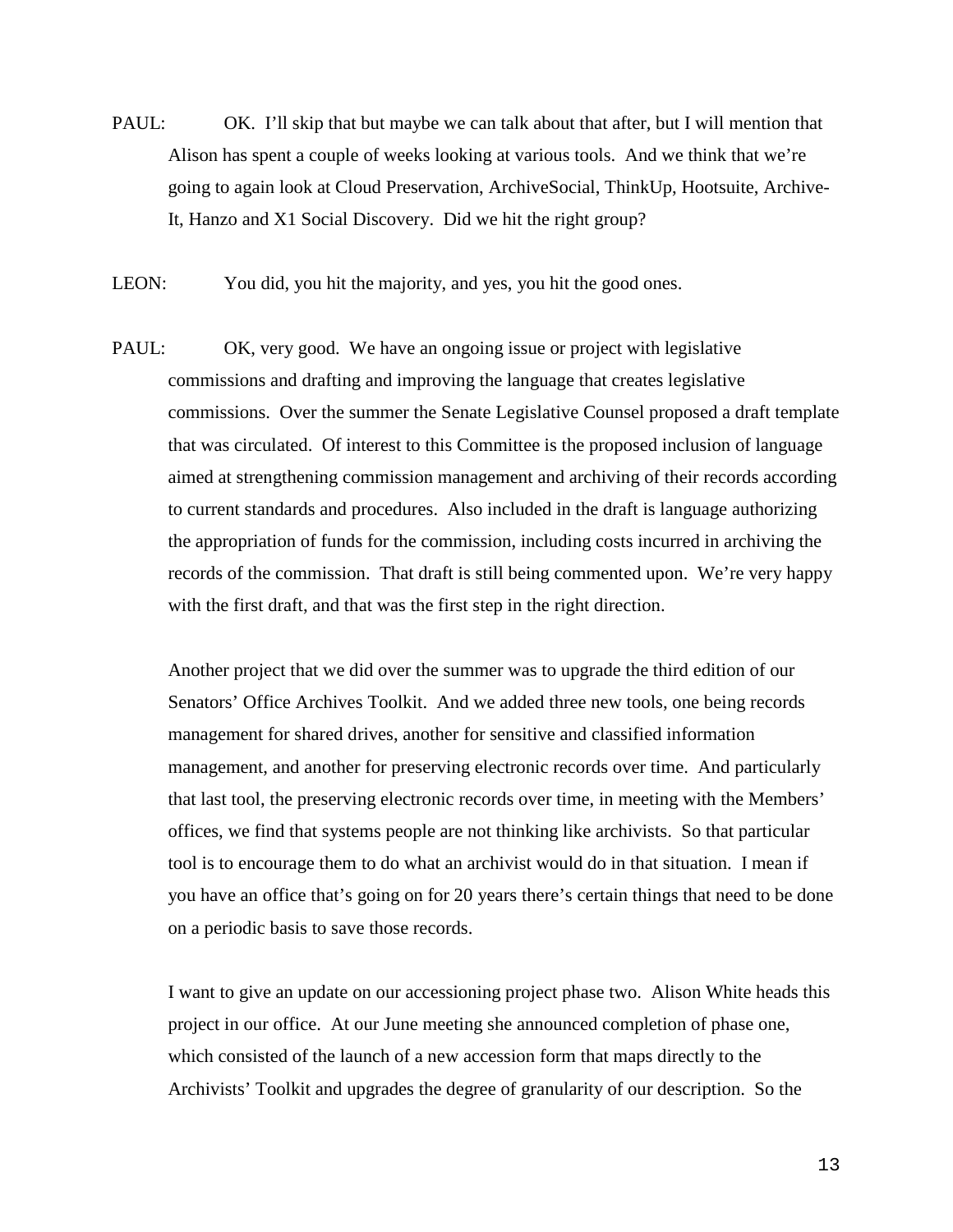Archivists' Toolkit is now implemented for us in a production environment. And it's ingesting accession metadata from the new XML transfer form.

Phase two of the project was launched this summer. One of the primary goals of this phase is to maximize use of the descriptive metadata captured in the form. A revised form about to be introduced incorporates the addition of controlled vocabulary access points by using information currently contained within the scope and content notes. Jacqie Ferry of the Center staff and Alison devised a way for the name and subject records to be automatically generated at the point where the form is ingested into Archivists' Toolkit. The vocabulary relies on the Archives, the Library of Congress, and CRS legislative terms.

And finally about this project -- and to me this is the most exciting part -- Jacqie and Alison developed an XML schema specifically for Senate accessions. They analyzed and performed the preliminary mapping with standards and systems including EAD3, EAC-CPF, the National Archives Lifecycle Data Requirements, the National Archives Holdings Management System, and the National Archives Description and Authority Services. So what this means, the bottom line is that this independent schema should facilitate future migrations to other platforms over time. So as the platforms change the information itself will be able to move along with it because of this tagging that's in the form.

I think that they both deserve high praise. This has been a two-year project and to me this is really the ultimate goal. I mean to me it makes the data not immortal, but we know it's going to live longer that way.

I was going to report on the CSS system but have already done so. We're really looking forward this summer to getting some of the vendors and the archivists together to try to hash out what it is they would like in those systems. And finally to celebrate Archives Month in October at the end of the great furlough of 2013, we decided to celebrate the end of that. And the way we did is we had a toast a day to the archivists of the Senate.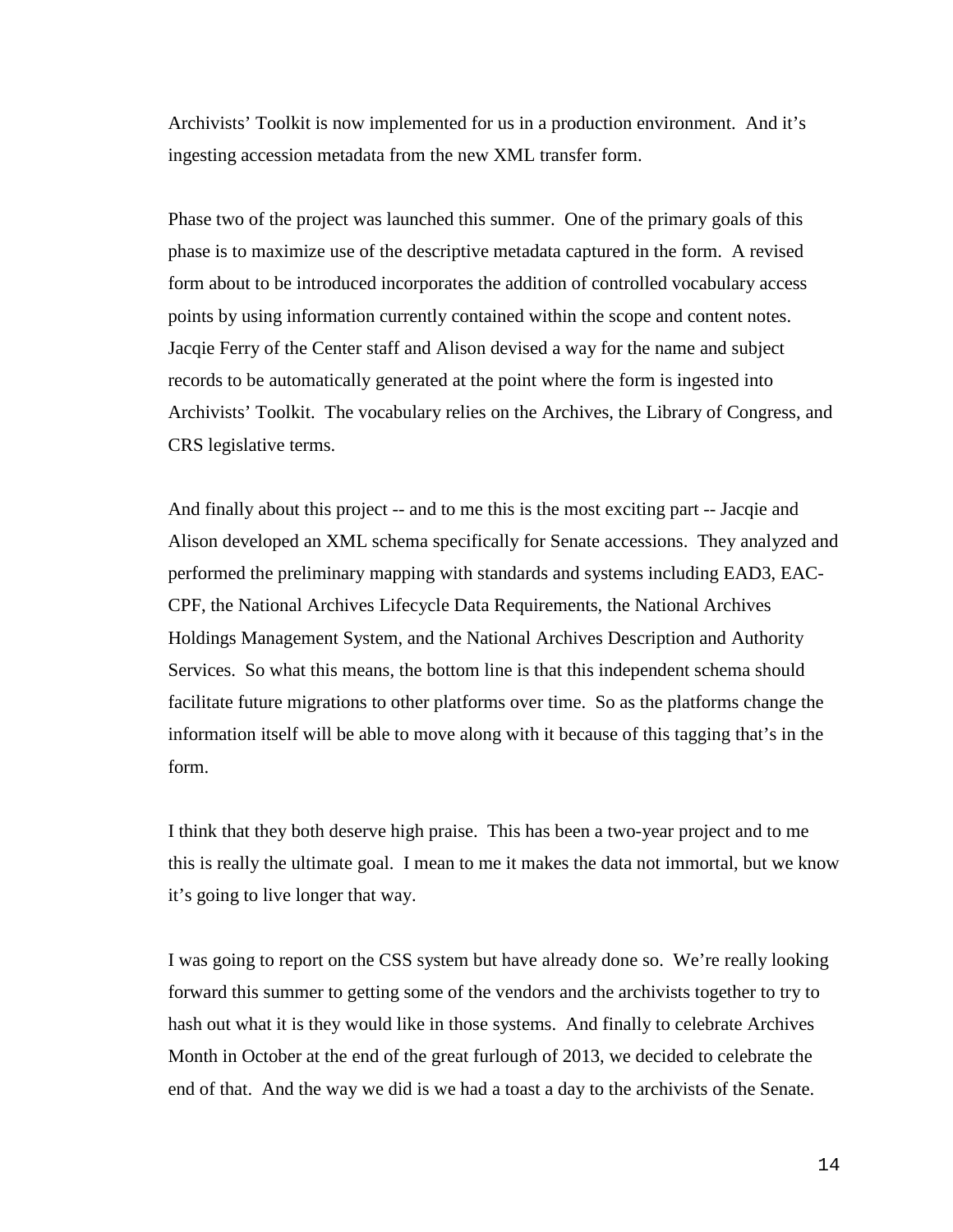And I have to tell you there were some really good toasts that came out of this, notably from Alan Haeberle, Senator Hatch's archivist, and Heather Moore, the Senate Photo Historian. But the toast with the most was by poet archivist Will Arthur, the HELP Committee archivist, whose toast was so great, we actually brought a copy along for you to see and it's on the sideboard. I challenge you to read this toast and identify all of the references. That ends my report.

- HAAS: Karen, thank you for your report.
- RITCHIE: Karen, could I add a coda to that report? Which is that we are always concerned in the Senate about preserving records, but we never quite know how people are going to use the records. This last week we got one of our most unusual requests, which was to use the video of the committee hearings that Karen was talking about. The video is going to be used apparently by a communications scholar who is looking at body language and how Senators make positive pronouncements, and how they lean forward during the hearings, and what they do. He's not interested in what they say. But for the record I'd like to point with pride at what a great job we have done in preserving these records.
- LEON: If I may speak for just a second I want to commend Alison and Jacqie for the success with that XML mapping. It is not glamorous work, but it is essential for the data to move on through the constantly shifting and changing systems. So that's really a tremendous accomplishment.
- FERRIERO: I would just like to second that Sharon, because when the list of vendors was rattled off and you responded yes that was a good list, that's what my first thought was, and then and how long will they be around? So this needs to be able to ensure that the records are going to migrate to other systems is really important. So good work.
- HAAS: OK. Robin Reeder.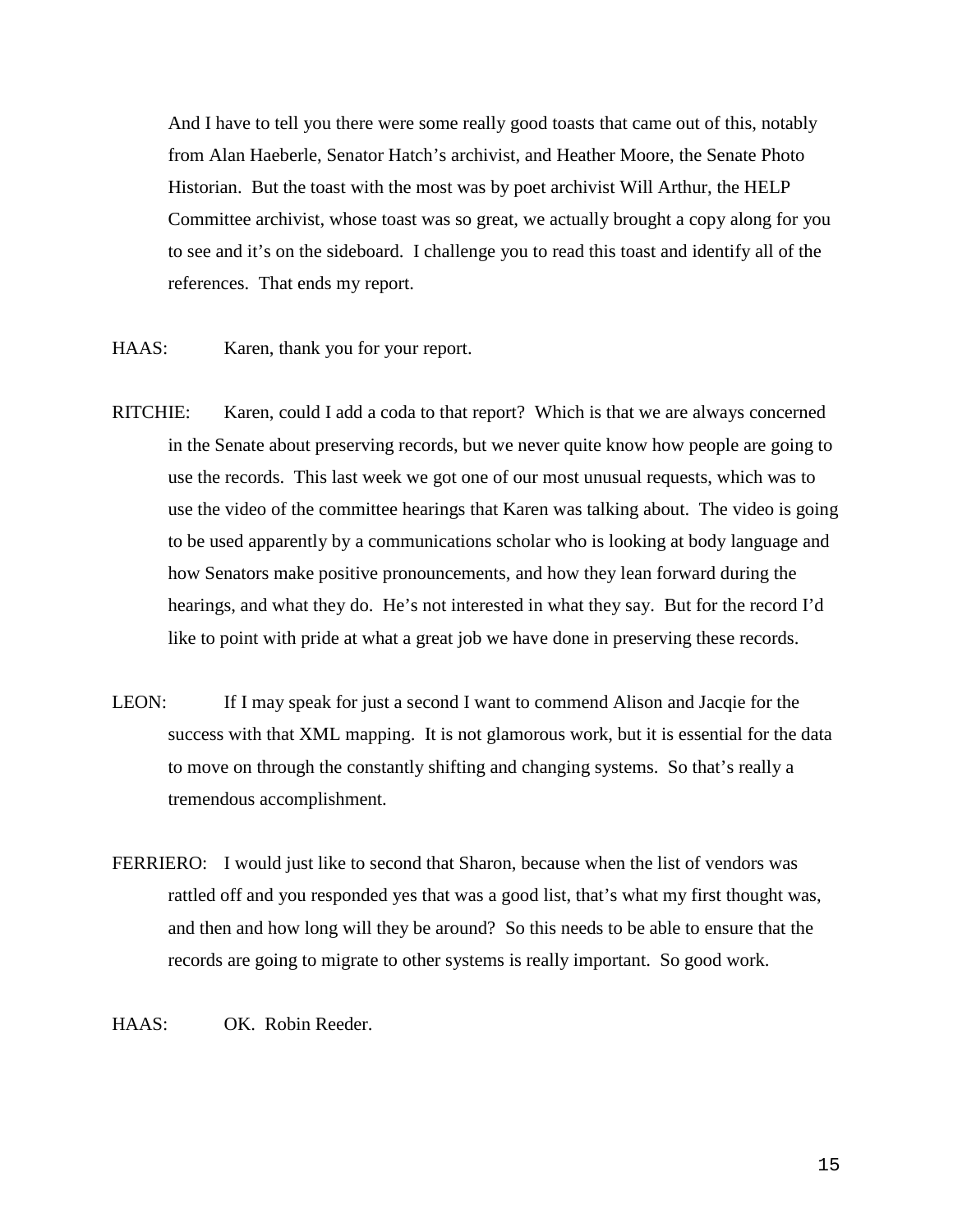REEDER: Thank you, Karen. Since the June meeting Archives staff have been focused on long term and ongoing projects, as well as planning for upcoming projects. The Clerk spoke about the Cannon renewal project, but in anticipation of this we've been preparing our storage space in the Library of Congress to be a better work environment for the archival and curatorial staff since we'll be spending longer periods of time there working with processing records and tending to the House collection and photographs. So thus far the space has been painted and better computer capacity and access have been installed. We're awaiting the new carpeting this week which will replace the lovely existing orange carpeting from the 1980s.

We have updated our Committee Records Manual and quick cards, and you all have copies at your seats. The manual was originally published in December 2011, but this new manual includes updated classified records guidelines to reflect recently approved changes in procedure, has been made more user-friendly for committee staff at all levels by tightening up the wording and shortening the length of the manual, and increasing the clarity of the instructions. We had updated electronic records guidance with the most current recommendations in consultation with the electronic records specialists at the National Archives. We have emphasized the importance of unpublished records as part of what committees should consider archiving, and that published committee material be kept in the committee's office or disposed of when no longer needed. Additional appendices demonstrate how the forms should be used.

The Members' Records Management Manual that we have is next on the schedule for revising and is long overdue for an overhaul. It will match the look of the Committee Records Management Manual that you have to create an identifiable Clerk-branded suite of records management publications. This manual should be done in the next month or so and hopefully we'll have copies for you all at the next Advisory Committee meeting in June.

The Office of Art and Archives also spent the summer months formulating internal policies and procedures for the archives into a comprehensive manual that captures the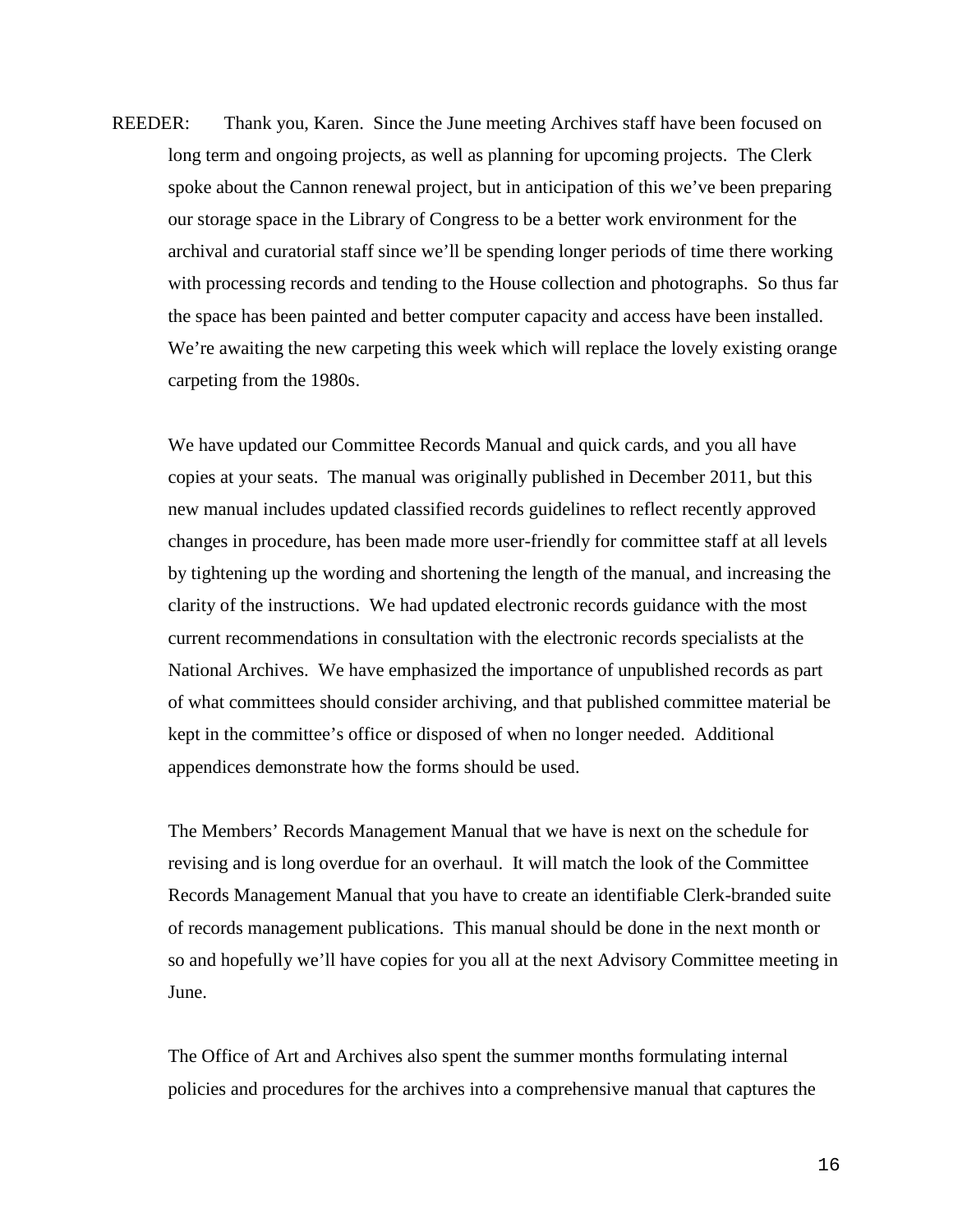mission of the office and serves as a roadmap of how to accomplish varied tasks we all carry out on a daily basis. We've also been using the House Learning Center to teach classes on records management to House staff. Heather Bourk has taught two classes on committee records management. And Alison Trulock has taught three classes on records management for Members' offices. Both classes are being offered every other month.

We've been updating our records retention and disposition schedules for the Office of the Clerk and have met with all nine offices to discuss the types of records generated by the office and how they are used. Each office and the Clerk approved the schedules and then they are used by each office to implement an individualized records management policy. And we plan to follow up with the offices at regular intervals to make sure that their schedules are up to date.

Electronic records archivist Heather Bourk focused particularly on processing electronic records the Office has received, many of them intermingled with textual records. She entered them into Archivists' Toolkit with detailed description and sent electronic accession information to the Center for Legislative Archives, when the physical records were transferred. Although we are seeing an upswing in the number of electronic records we are receiving, e-mail remains a challenge.

The Office of Art and Archives continues to work in consultation with the Historian's Office to maintain the records and research portion of the History, Art and Archives Web site. In particular new finding aids are being created using Archivists' Toolkit. And keep your eyes on the Historian's Twitter feed for notifications when new finding aids are posted.

Here are some statistics from the last Advisory Committee meeting that cover from July to December. We've only had four consultations with Member offices, which is much lower than this time last Congress, but we had 27 consultations in the first six months of 2013 as opposed to 13 in 2011, so this might be why. We have the same two consultations with committees, the same as it was this time last Congress. The records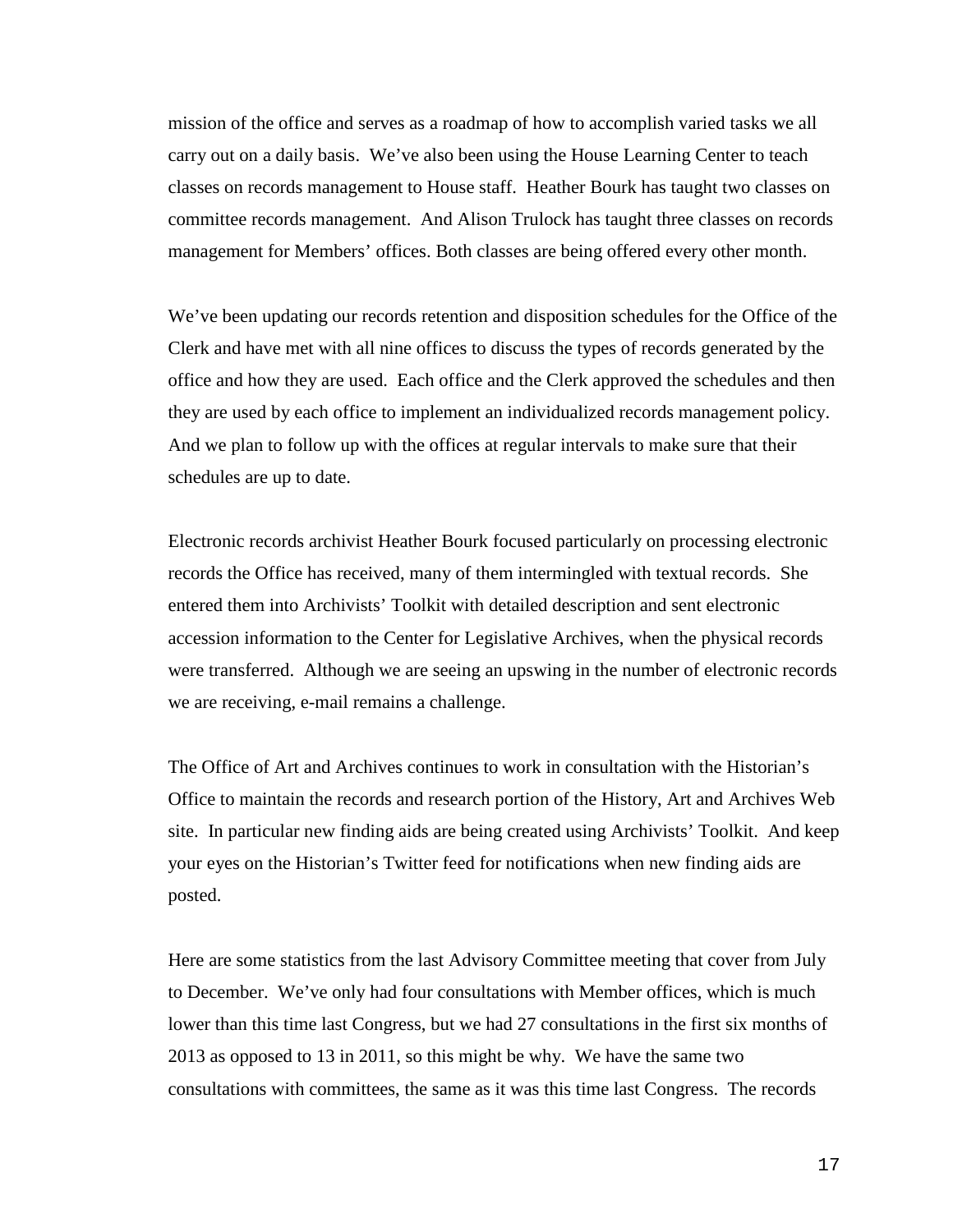transferred to us is a total of 69,000 pages, which is much lower than it was this time in 2011, when it was 290,250. But we have an upswing in the number of empty boxes we've been sending out to the committees. So I think we'll be getting them, it's just taking a little bit of time. And the loans, 70,500 pages is about the same as it was this time last Congress as well. We've also gotten 17 information requests from Members' offices, 21 information requests from committees, 25 requests from the general public, and six requests for internal House offices. And that's it. Thank you.

HAAS: Well, thank you for your report, Robin. I'd like to join Karen in her nice comments about the work that Robin, Alison and Heather have been doing. I mentioned the departing Members, but what I didn't mention is about the incoming Members. We've had one special election so far. We have another one tomorrow. And Robin and her team are the quickest with getting letters up there, the quickest with knocking on the doors to let folks know that they are available to assist. So I really appreciate all the hard work they've been doing.

Our next order of business, before we turn to Richard Hunt's annual report on the Center for Legislative Archives, is to hear from two speakers from the Archives. First is Jay Bosanko, the chief operating officer for the National Archives. He'll be talking to us about the agency's issues regarding space. Thank you, Jay.

BOSANKO: Good morning. Thanks for inviting me today and giving me the opportunity to meet with you again. I get to be the bearer of the bad news. Pam is going to talk about the exciting fun stuff. This morning my youngest daughter asked me about my day and what I was going to be talking about and I described what I was going to convey to you today. And she responded with a very serious oh. I thought it can't be that bad. So I asked her where her reaction came from, and she looked at me. She goes, "Think about how the innkeeper felt when he said that there was no room at the inn." It's not quite like that. But OK.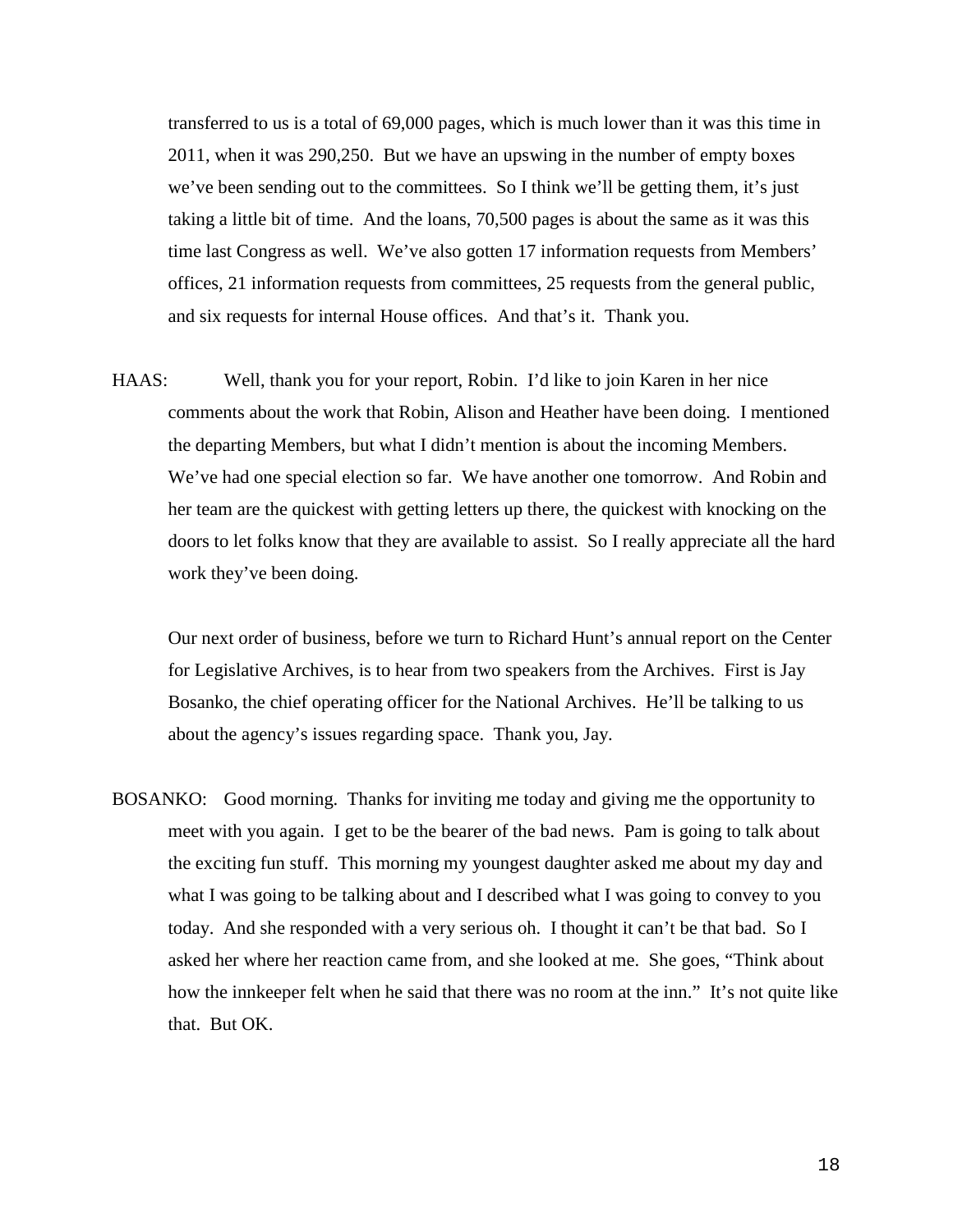You're all well aware of the limited space available that we have in this building. This is not necessarily a new issue for you. But it is something that's challenging NARA quite significantly, and I wanted to put some of the information we shared with you at the June meeting in context. This building was essentially full back in 1970. We started diverting archival holdings from this building to the Washington National Records Center in Suitland, Maryland. It took us until 1993, 1994 to truly open Archives II in College Park, Maryland. During that period from roughly 1970 until that facility opened, we diverted over 700,000 cubic feet of records that we should have been storing in a building like this to Suitland. When Archives II opened its doors it had roughly 1.7 million cubic feet as available space, but we'd already diverted 700,000, almost 800,000 cubic feet, to Suitland. In other words the building was nearly half full when it opened.

But let me put our challenges in true context. In 1985 when we gained our independence, our staff was roughly 3,096. And our archival holdings were roughly 1.4 million cubic feet. Since then our staff has increased by 73. We're now at roughly 3,169. But during that same period we staffed four new presidential libraries, took on the responsibility for the Information Security Oversight Office and the Office of Government Information Services, so ISOO and OGIS. We also expanded our responsibilities with respect to electronic records and a host of other responsibilities. But during the same period where our staff grew by 73, our archival holdings grew by 3.1 million cubic feet.

Today the National Archives is responsible for over 4,619,000 cubic feet of archival holdings. When Archives II opened in College Park at the dedication ceremony which we'll be marking the  $20<sup>th</sup>$  anniversary of this spring, it was noted that we thought that building would meet our space needs through 2007. There's no more room at the inn. We have been working incredibly hard to try and find a little bit here, a little bit there. We've added 4,000 cubic feet worth of storage to the Center's capacity. We've added -literally trying to find alcoves and nooks and crannies that we can -- a little bit of shelving. But we are in a really challenging position as far as space.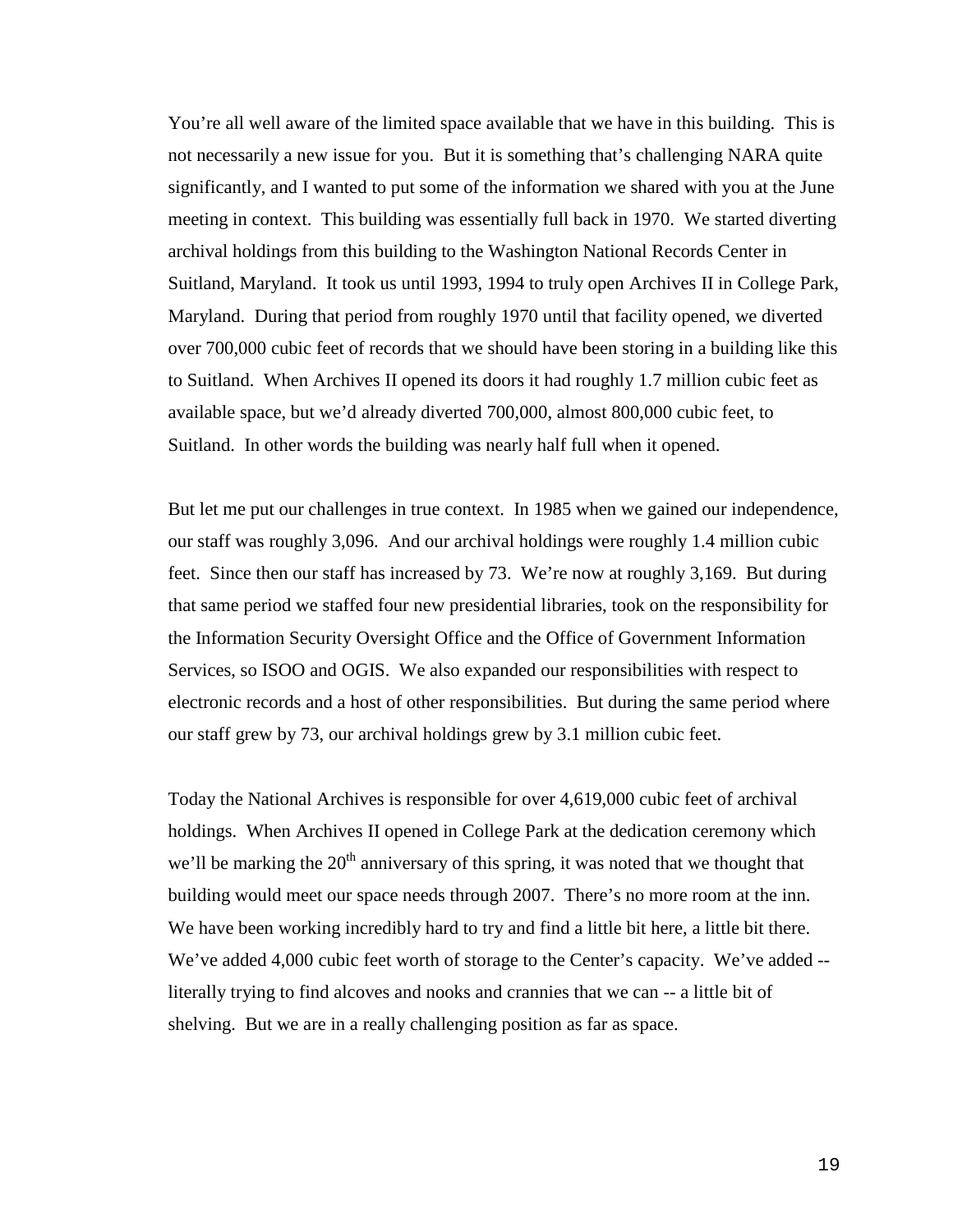And I wanted to share this with you so you understood it wasn't a business decision of well, we can't move these records to make room for the records of Congress. We are truly out of space. And when we look at growth, a lot of people think or assume that the paperless office is upon us or will soon be upon us. With our growth over the next 20 to 30 years, we need another probably 150,000 cubic feet for the records of Congress, just the textual materials that we know already exist. And with respect to the projections for what we need for the records elsewhere in the government, we're still working on numbers. But we're probably looking at needing several million cubic feet before we start to realize the decrease that everybody expects is coming. Band-Aids won't work any further. We've found every last little nook and cranny. We've added shelving where we can. We're now trying really inefficient means to try and carve out tiny little bits of additional space.

Moving things from location to location doesn't make sense. We've been able to acquire some additional space elsewhere in the country. But we need to figure out how we're going to use that space in an efficient manner which makes sense both to the researchers and to the agencies and other customers, such as the Congress. We could find plenty of space for the records of Congress, but I doubt you want us to move everything someplace else in the country and have it serviced from another location like that.

We need to find a longer term solution, and that probably means additional capacity here in the National Capital Region. It took us from 1970 until the early 1990s to acquire what is Archives II. I don't think what we need going forward is something as complex or as robust as the facility in College Park, but we do need some means to store records and then leverage the existing capacity and existing staff resources that we have in the National Capital Region. It's not that we need to duplicate our conservation capabilities and duplicate our research rooms at yet another location. But we need to find ways that we can use the capability that's already been built and just be able to service the records out of those areas.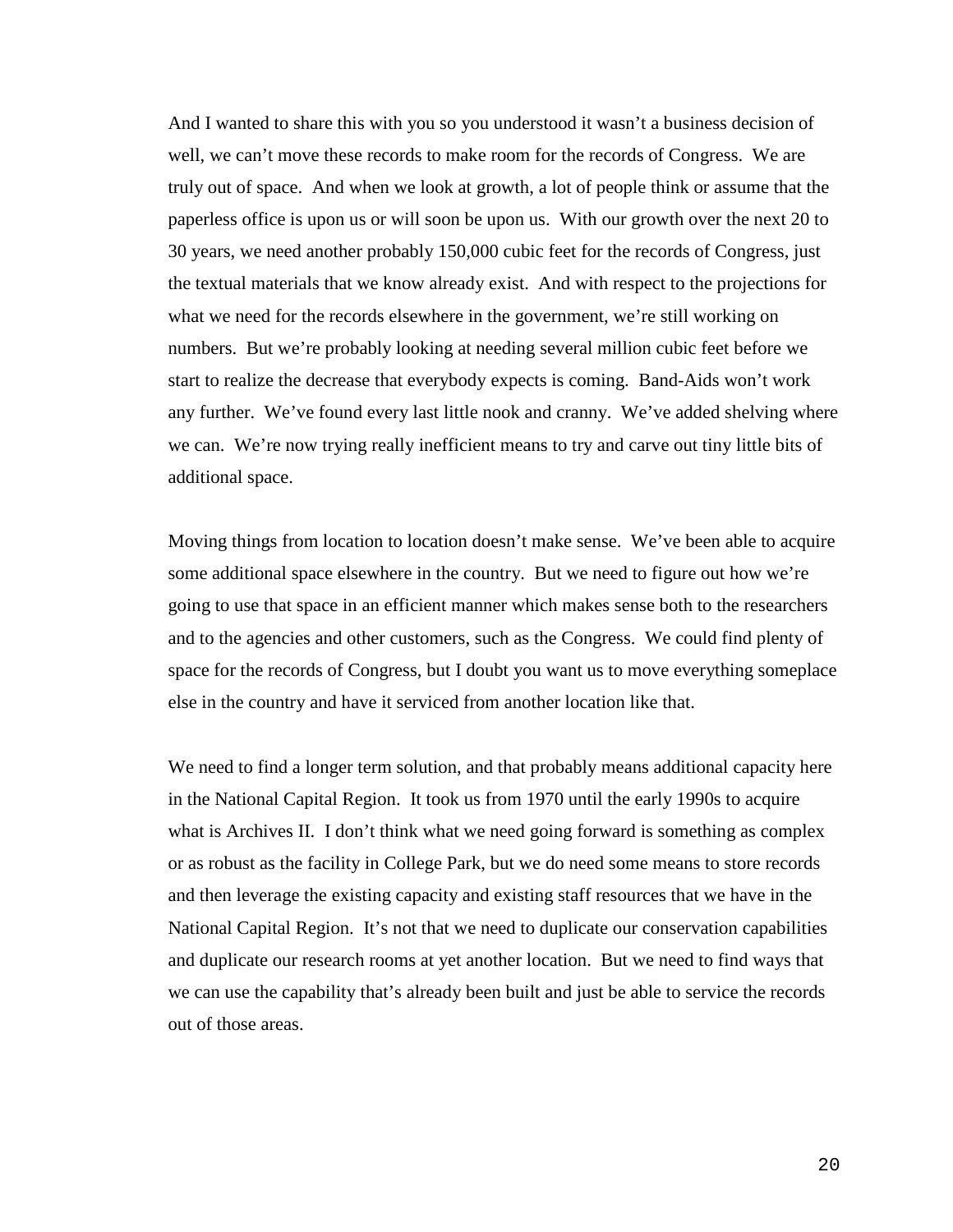In order to start figuring out a real solution -- I mean even when we start talking about this amongst ourselves, the staff -- the mindset has been such to just try and figure out how we can get just a little bit further, over that next hill, around the next corner. And in the discussions with Center staff -- and we brought together staff from a couple of other offices at the Archives -- we really had to push to come up with a true long term solution.

They gave me a report on 18 November that lays out a dozen options that they looked at. There's a lot more work to be done. It's not something I can share with you at this point. Essentially we have to look at each one of these options, figure out what the cost implications are, what the implications are with respect to service delivery, and the likelihood of success. There's no point in pursuing options that aren't going to be realistic. No matter which option we look at, there's clearly going to be a need for significant investment. But as I said before, the Band-Aid approach that we've taken so far isn't acceptable. Not to us, and probably not to you.

But in the meantime we continue to set the bar high with respect to the storage and service for the records we hold now. We know right now we have enough room to get us through 2014. And the real challenge for us is any true long term option or even some of the immediate short term options will take some time to actually implement and make real. It's truly a challenge that we're going to need to work with you to figure out what options there are. And we probably won't be able to simply work on it every time there's one of these meetings. We're probably going to have to do some work in between. Be glad to take any questions.

FERRIERO: Can I just add to that that Jay has painted a picture focused appropriately on the records of Congress. But we are out of space in 44 facilities around the country. So it's a huge problem for the records of government in general. And it's going to take -- and the reason that we're being so deliberate about this -- is this problem is going to take a long term solution rather than the short term. And it's going to take the support of Congress to make it happen, both Congress and the White House, in order to pull this off. So we're going to need help.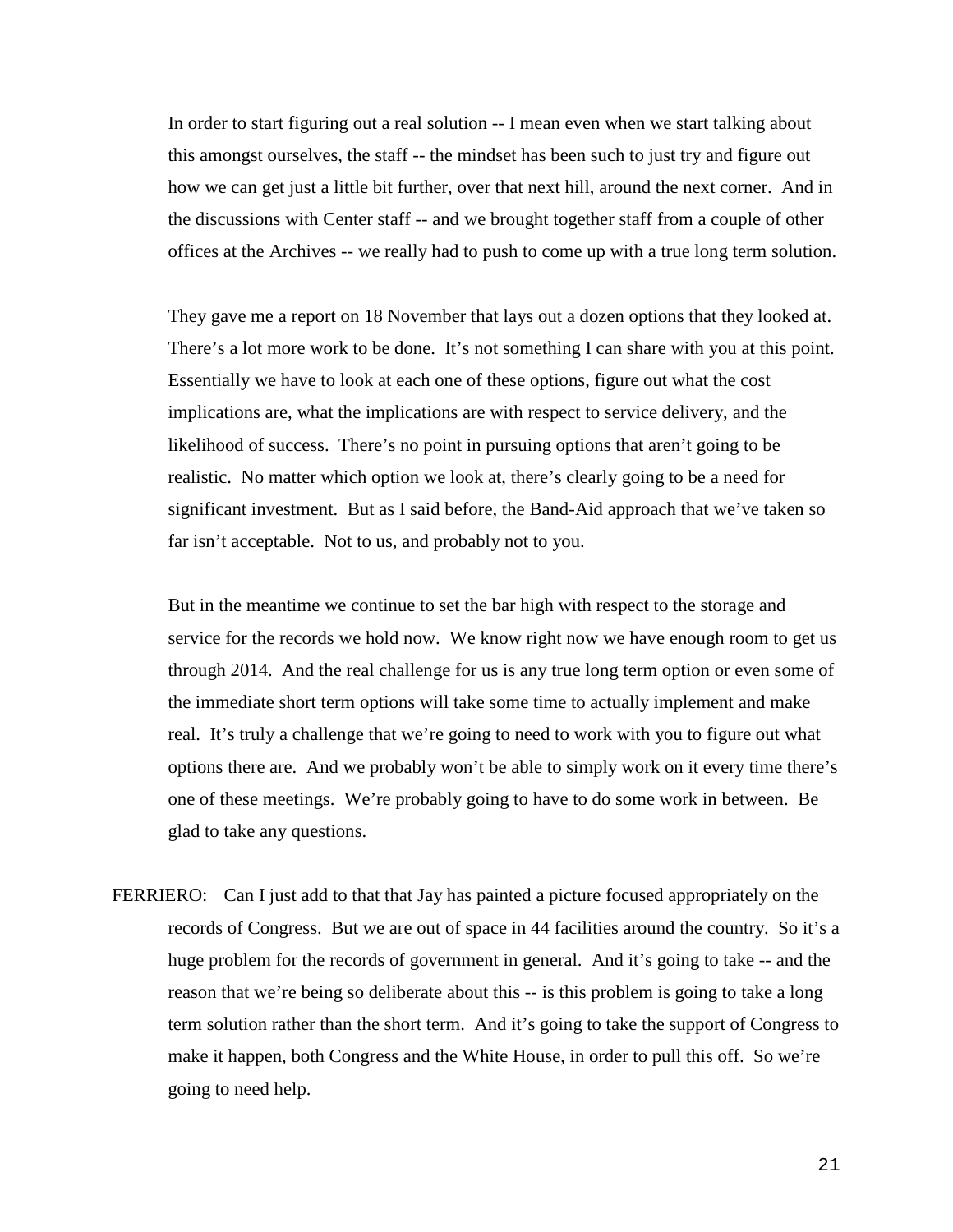HAAS: Jay, thank you for your report. The alarm was sounded at the last meeting I think, and it made all of us think pretty seriously about the situation that we're facing. We are obviously going to need to be partners in this. So let us know as you're going forward how we can assist. It is a real troubling issue and something we need to come together on to try to find a solution. Thank you.

Next I'd like to welcome Pamela Wright to the table, who is the chief innovation officer at the National Archives. She'll be talking to us about ways to improve the online catalog with respect to better access to descriptions for congressional records.

WRIGHT: Good morning. I have old-school paper handouts for anybody who would like them. It looks like we have the monitors going that you can look at as well. I'm really pleased to be with you today and glad to talk about the Online Public Access Catalog. I just wanted to give a little bit of a quick historical context, and provide a current status of where we are with the Online Public Access Catalog. And then we'll talk about some of the exciting new ideas that we have going forward in the near future.

So we started really working on a catalog at the National Archives back in 1999 with the National Archives Information Locator (NAIL). It was focused on motion pictures mostly and was the first attempt at pulling together things into a centralized database. We knew that it would be easier to update and keep updated, be easier for users to do searches across various record groups and series and collections. NAIL was our first attempt at centralizing the catalog.

One of the lessons that we learned from NAIL going into the Archival Research Catalog (ARC) was the importance of standardized data and standardized metadata. And although we had authority controls and had talked about the Lifecycle Data Requirements Guide that was mentioned before in some of the work that we'd done, there wasn't that process to ensure that there was review and QC on the back end. So we pulled data in that needed to be cleaned up. When we got the Archival Research Catalog, which I think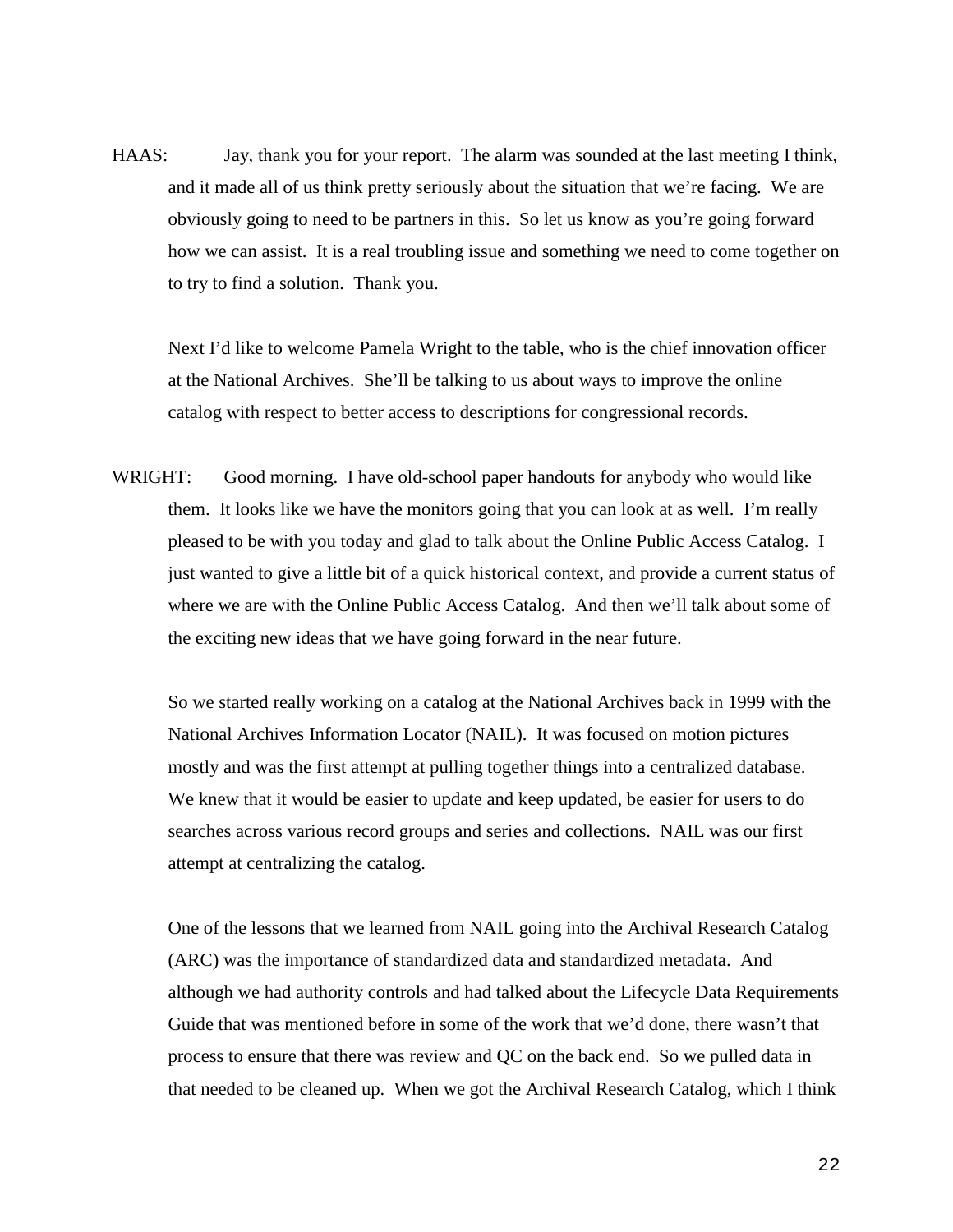you guys are probably pretty familiar with -- we've had it over the last decade -- we really established the processes for standardizing the metadata to do review and QC and to move the agency forward with pulling everything into a centralized database.

In 2009 I worked on a committee that started to look at ARC and say, "How can we improve the user experience with the Archival Research Catalog?" And we came up with the Online Public Access pilot in 2010 . The big difference with that pilot is that we understood from user studies that we had conducted that users are really interested in the documents themselves and really want to see those first, if at all possible, then see the contextual information, our descriptive information as well. But if we have the documents, that could be the first response to their requests.

So we talked about organizing OPA in such a way that it was best for novice users immediately. And then the more sophisticated you got, you could drill down and find more information. And so descriptions with digital copies came up first in brief hits. And then descriptions where you would have to come into any of our offices would come up next. Anything in Archives.gov, for example a *Prologue* article or something relating to your search that's responsive, would come up. Presidential library Web sites would then come up. And then our authority files that have creating organization and people names in them as well.

And so that was some of the concept that we got from Online Public Access, the pilot project. The digital copies are prominently featured. The results can be exported in HTML, XML or text. Users could tag in this catalog for the first time. It's the very first time that NARA had a social component to our catalog. And I'll talk a little bit more about that later. Also at the time it was cutting-edge, but now you just expect it, users could bookmark and share results on any kind of platform. And so we had the 'add this' button added to that. At the time when we conceived of that, you could see it on Web pages, but not many catalogs had it. Now it's just an expectation. I have a feeling that some of the things I'm going to talk to you about today in not very long will just be user expectations. So things that are exciting to us immediately become expected.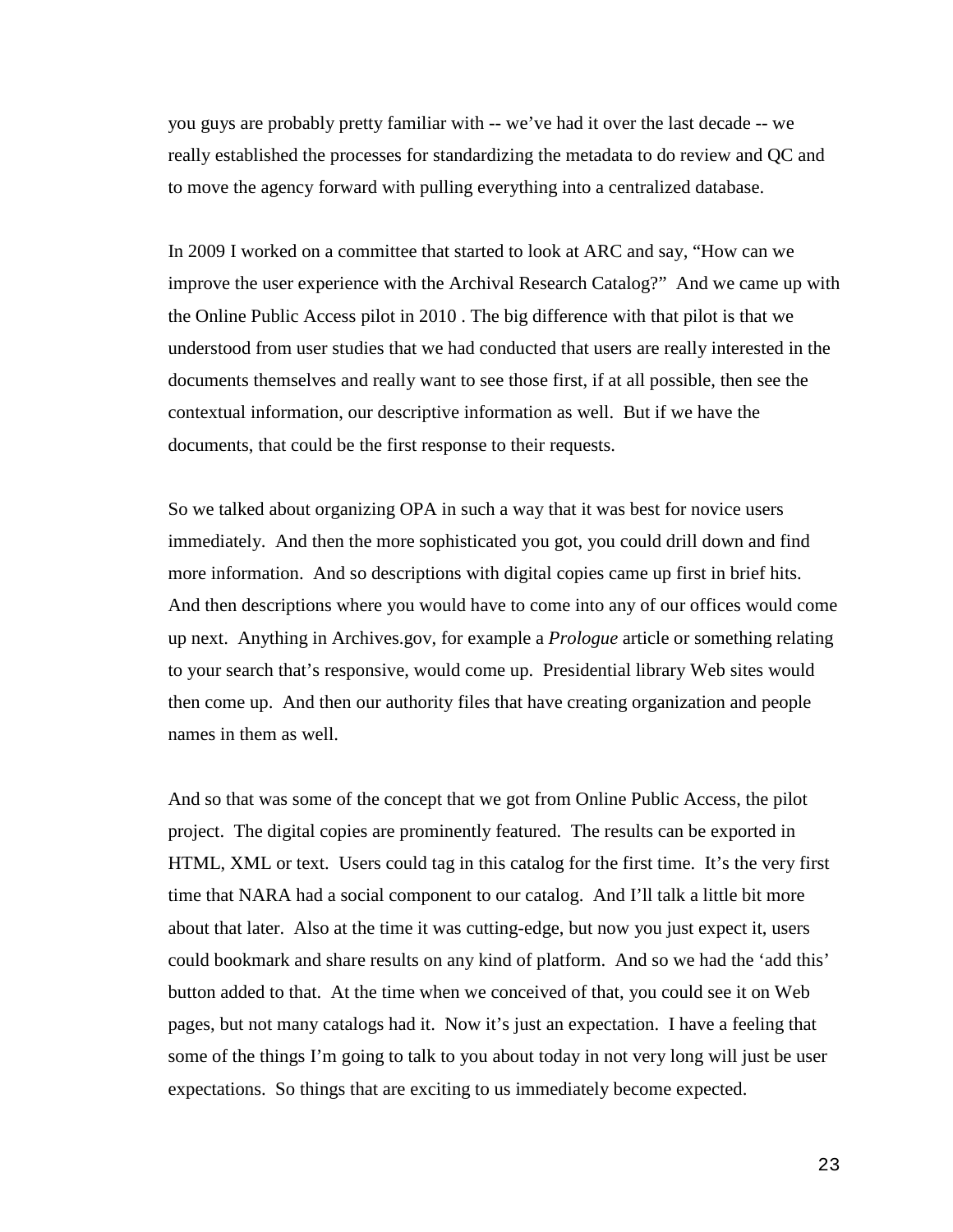Just to show you a little bit of the history of the growth of the catalog. We started with a few thousand descriptions from NAIL that went into ARC in 2003. And ARC started with  $-$  it had about 500,000 or so descriptions and moved on up to 5 million descriptions by 2011. That's reaching the scalability level that ARC can handle. And so we took it to the top. I remember in 2005 when I worked on ARC we had a big discussion on whether or not we would ever make 1 million descriptions. It was just beyond our comprehension. The OPA pilot now has almost 7 million descriptions in it. About 200,000 at the series level, 5 million file units, a little over 1 million item-level descriptions, and there are 2 million digital objects now in the catalog.

I just wanted to talk a little bit about the legislative archives series that are in NARA's online catalog. Currently Legislative Archives has about 82% of the records described at the series level, almost 900 series have gone in, 180,000 cubic feet described out of a total of 219,000. And this just shows the incredible growth over the last couple of years. In the last two years alone, since they've launched their description initiative to get records into OPA, they have described over 94,000 cubic feet of records in just two years, an amazing accomplishment. Matt, your team, and Jacqie, -- I just really appreciate the work that your staff have done. They've worked hand-in-hand with us and it's just been incredible. So we're at 82% today. Not that far to get all the way through. I also want to add that you have well over 5,000 digital objects in there as well. So it's a good story.

So here's some information about what we're trying to do this year. We have had the OPA pilot going now for the past couple years. It is not scalable beyond what we have in it right now. And what I'm very interested in doing is for OPA production, the next level, immediately to get scalability into it. Here's some reasons why. We've been in digitization partnerships for the last five years with Ancestry.com, Fold3, FamilySearch.org and they have created millions of digital objects that we are able to put into the catalog. The agreement was that they would create the digital objects and the metadata to our standards. They gave us both of those back. We could put the metadata up immediately, but the digital objects were suppressed for five years so they could

24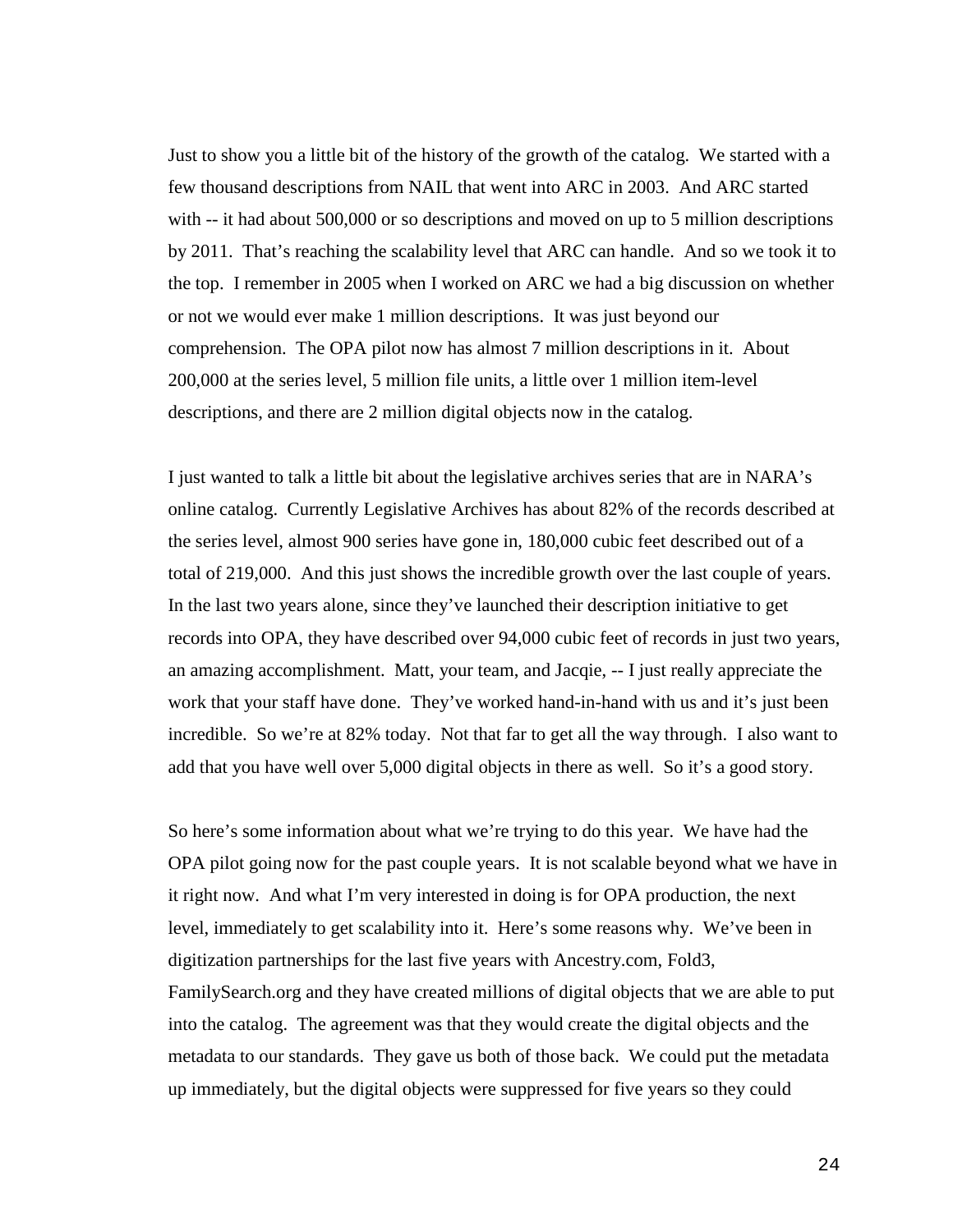recoup costs. Well, the five years came and went much faster than I realized it was going to, and in 2013, the first year, we were able to put 250,000 of their digital objects up in the catalog. What's the 2014 target? Ten million. 2015, 12 million. And it just keeps going from there. So we have to have scalability like we've never had it before, and that's one of the number one things we want to have with the new OPA production that we're working on this year.

Secondly, scale is great, but if you can't find anything in a haystack that big, how useful is it? So our search needs to be updated and improved. We're working on a lot of enhancements with search. Our contractor is an expert in search who's doing a number of things. He's approaching it from a number of points of view, from giving digital objects preference so that those bubble up to the top in brief results, in OPA production with hundreds of millions as it's doing right now in OPA pilot. We want better field scoring. This is probably getting a little in the weeds. And better proximity ranking. And he wants to do some group ID so that things come up and are what you expect when you do a search. It's responsive and easy to use for the user.

Right now OPA pilot has  $10,000$  tags in it as of December  $1<sup>st</sup>$ . That's pretty good but I expected a whole lot more tagging going on. In Flickr we have hundreds of thousands of tags. So the question is the implementation of tagging in OPA. I want to make it easier for the user to do, and we want to start some tagging projects to really get tagging going in OPA. The purpose of tagging, then, is to feed that index to make it more searchable, again to keep that cycle going of good access. And then I'm also really excited about transcription. We've had a really successful transcription project on our Citizen Archivist Dashboard. We had an open source Drupal technology we called Transcribr. And we put 300 records, 1,000 pages, up that were transcribed in a two-week period from the public. It was with very little effort. We didn't say very much about it at all. Just on social media channels. And just the response that we got back was so overwhelming that we definitely want to pull that into the catalog.

FERRIERO: Why is transcription so important?

25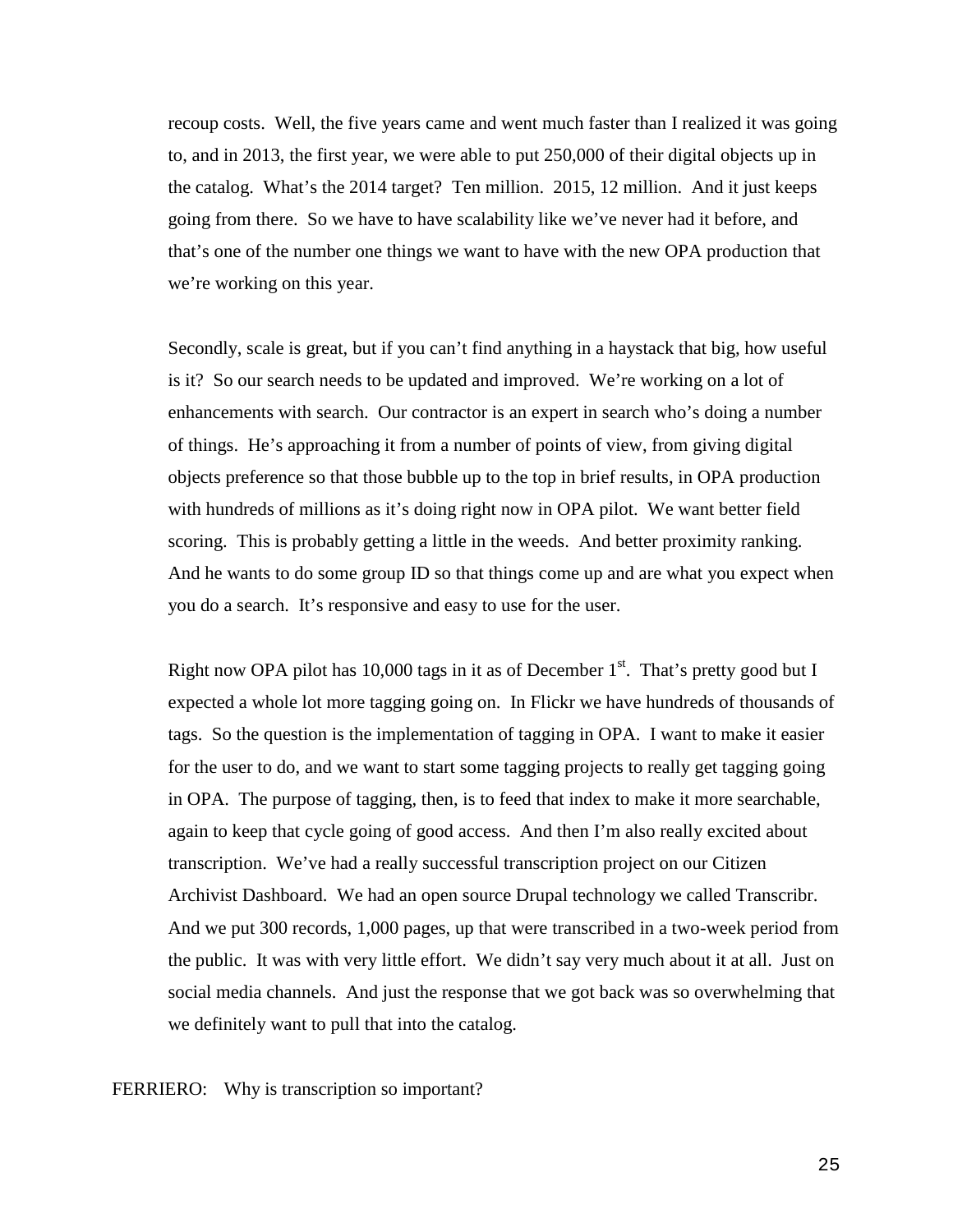- WRIGHT: First of all, to make it easier to find the record. So when people transcribe it, that information gets pulled back into the search. So words that are used in handwritten documents that right now we only see at a certain level you'll be able to actually dive into the text of those documents. There's more that I'll talk about at the end.
- FERRIERO: For me it's because cursive isn't being taught in school anymore and kids can't read these documents.
- WRIGHT: You're stealing all my thunder, but that's good. So we're excited about that, and I'll talk about that with the Innovation Hub and some of the ideas we have about getting kids working with volunteers to read primary documents and handwritten materials. Oh, and there was one other one on here. APIs. This I think is vital. So we are not the only creators of user interfaces and user experiences. And in fact a lot of times we're the last place people come to. They'll go to Wikipedia. They'll go to other places that do excellent jobs at user interfaces. I still want to do an excellent user interface. But I really want to be able to give other people an opportunity to download our records and make something I didn't even think of, none of us even thought of. The way that users are using the materials in ways that we have never thought of before. You mentioned looking at the body language of Senators, and there's all kinds of fantastic things that are happening out there. I want to give people an opportunity to download the records easily or access them easily in an automated fashion where they don't have to call me and ask for a CD or something that they can use. So we're very interested in getting APIs worked on this year so that we can do more of this kind of working with other people and having great things come out of it that we haven't even thought of yet.

We talked about this a little bit before, but all this is is about liquid data. By having standardized intellectual and technical metadata -- and we had it in a centralized database. By pulling it all together as opposed to having it in a lot of silos, we're able then to pour that into places we've never done before. And folks that started the databases and the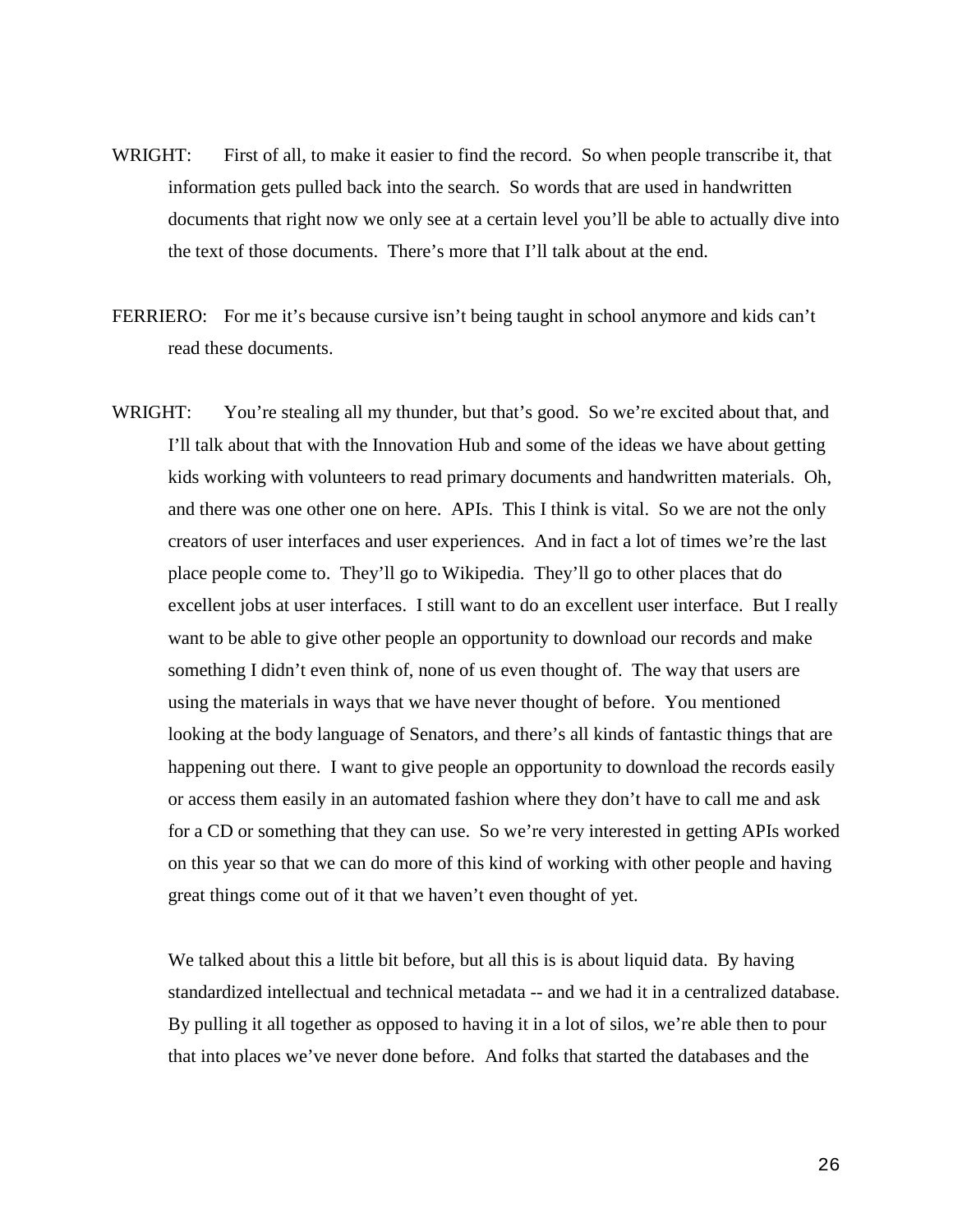digital standards in the past I don't even think realized the opportunities that will be coming and are coming rapidly to us. And we'll talk a little bit about those.

So it's not just about users being able to access our records. They're no longer just consumers but they're also producers. We want to make access, but we also want to make engagement easy, interesting, fun. I even want it to be addictive. I'm interested in gamification for our records. I'd love to build a community on top of this catalog in which people not only just access the catalog but contribute to the catalog through transcription, through uploads and scans.

I have a friend who loves online poker, and when you look at the screen of the online poker, there's the table, and there's all the different people playing the game. They can talk to each other, they can see how they're working with the cards. And he spends hours, wastes hours at that. And he pays for the privilege to do it. If we could get something that's that good that people would actually want to do and actually do it from anywhere in the world, I think it would be a great success.

I'll talk a little bit about the Archivist introducing the concept of citizen archivist in 2010. He drew parallels to citizen science projects and such and reimagined the agency's relationship with the public. That's where we got these ideas of engagement from. The Citizen Archivist Initiative that we have online right now engages the public in crowdsourcing activities such as tagging and transcribing and scanning to help make the records more accessible. And that's what I want to pull into the catalog. I think we pilot a lot of these things in the dashboard and then we want to get them into the catalog. And the catalog can then be part of the dashboard as well.

I want to return to the idea of liquid data. We've done all this work that's built on the last 30 years of creating finding aids. We've pulled those into centralized databases. Now we're taking the centralized database data and pouring it into third party platforms. So DPLA, the Digital Public Library of America, we've provided them with 2 million of our descriptions with digital objects. Every month they get 200,000 visits just on our records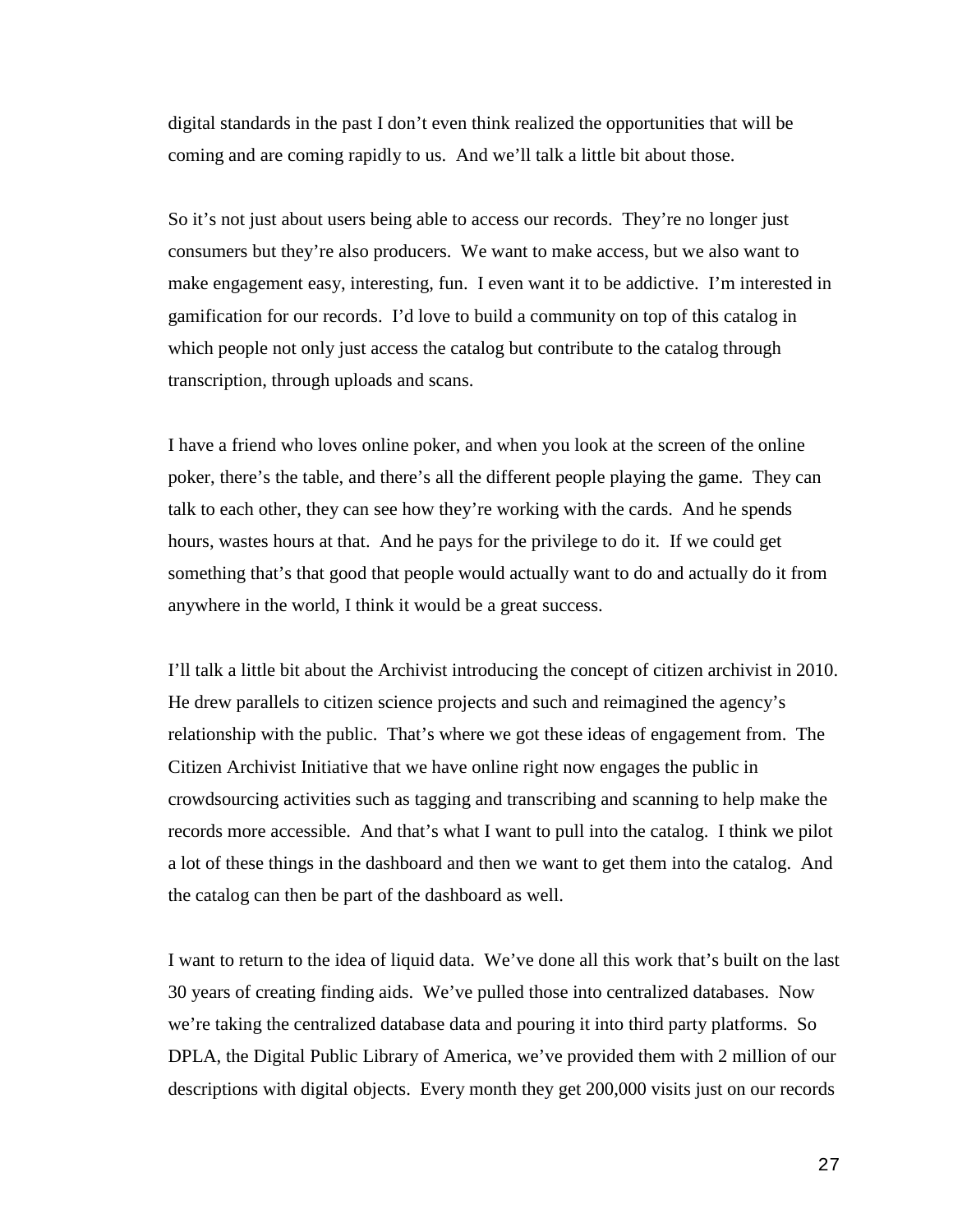in their catalog. That took no effort on our part except to give that to them. That reuse of data is what we're really excited about.

We're also working with Wikipedia. In 2011 we hired our first Wikipedian in residence. It was a student position. We loaned him out over the summer to the Smithsonian where he did some great work, and now he's back, and he is a full-time permanent position at the National Archives. Our Wikipedian in residence. I think that's the first one in the federal government, and one of the first ones in archives around the world. And his focus on working with the public, on fidelity to the records, and on the love of the content is really where description is going in the future. I think he's really one of the future describers for the National Archives.

This slide is our Innovation Hub that we just started this last month. This is in what used to be the A1 Library downstairs. And it's a place for public engagement. What we're trying to do in the hub is have in-person meetings about online projects. So we want to meet with traditional users such as genealogists, historians, and educators. We're very interested also in meeting with new users like Wikipedians, coders, interested communities that are associated with us like FADGI, the Federal Agencies Digitization Guidelines Initiative group, or Presidential Innovation Fellows. This is a place where people can work together and talk about online issues.

Here's the vision that I think David was talking about earlier. The idea of bringing in students that come and visit on spring break. Maybe they could come down to the Innovation Hub for an hour. We'd have senior volunteers that are available that could look at handwritten documents, primary documents that might be of interest to them. They could spend a little time doing some transcription. We could provide them with information so that they could go back home and continue doing volunteer work. I'm very interested in researching the ability for them to get student service learning hours that are required both in high school and college now and rewarding them for that. I mean I think we have an opportunity to get lifelong volunteers hooked at a very early age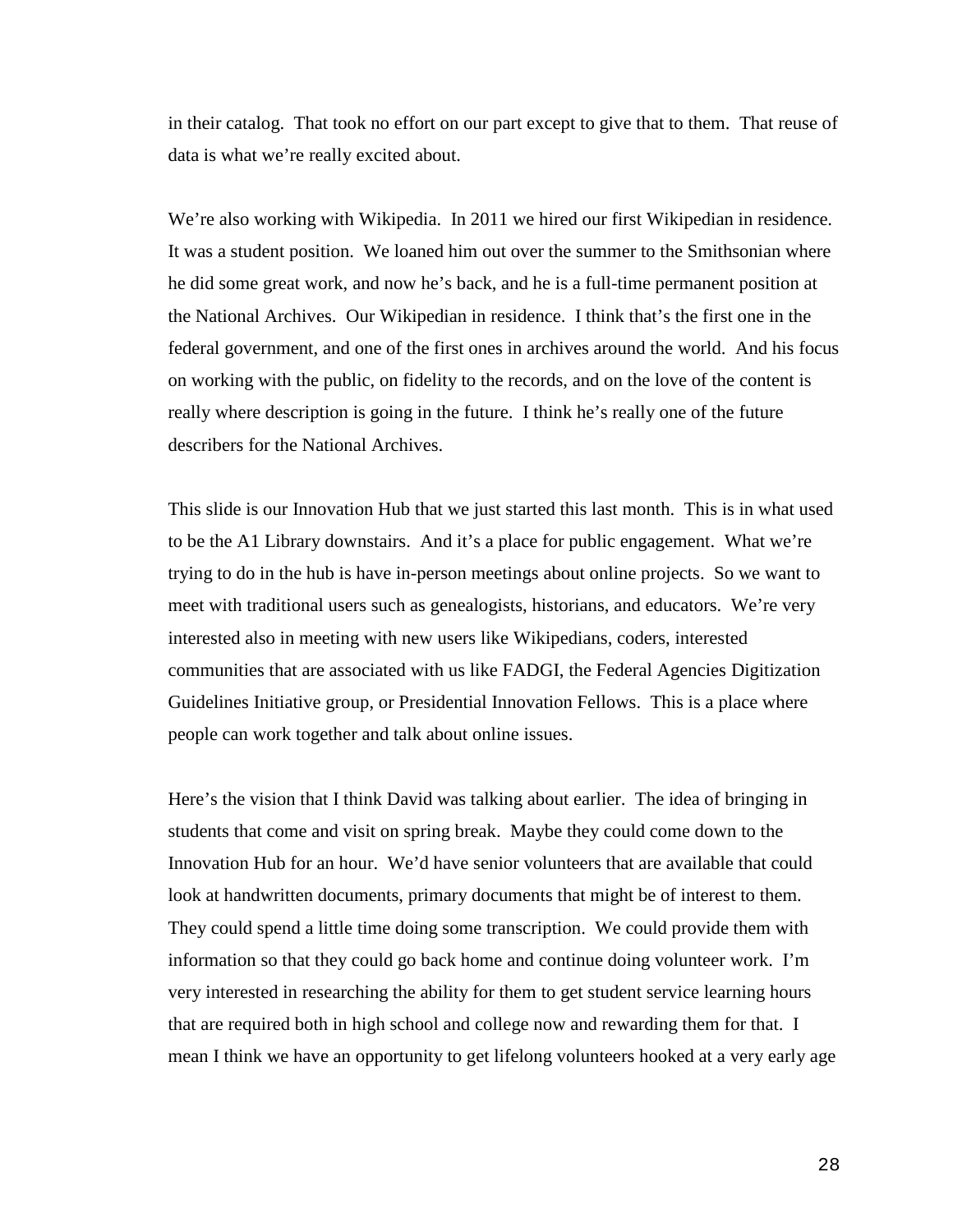and working with us on our projects. So that's the vision of the hub. And this is what David talked about earlier.

Why is it that we're interested in third party platforms? You just get so much bang for the buck. And it's access like we've never seen before. And OPA is vital to that and it's important, but it's the reuse of that data on platforms that's just phenomenal with the kind of bounce you get off of that. So thank you very much. That's all I have to say. Are there any questions or comments?

- RITCHIE: I'll ask a question. One group that I'm concerned about are the scholarly community, the historians and political scientists, some of whom aren't as up on using electronic records as some of the younger groups are. What kind of outreach have you got? What kind of tutorials or what kind of announcements do you make to the professional organizations of people who come to the Archives who do research to learn the new system?
- WRIGHT: So at the major conventions we've had booths where we talk to people. A great deal of it comes in through e-mail. There'll be questions. And we just say, "Contact us." And we have a lot of one-on-one with folks that proactively ask us questions. So there's those two ways.
- FERRIERO: So we have AHA coming up at the end of the year. How about if we do an open house in the Innovation Hub for the participants?

WRIGHT: That sounds great.

LEON: You luckily have someone here who's on the local arrangements committee for AHA. They can probably swing that. I have a couple of questions for Pam. But the primary one is what's the time horizon on the OPA production.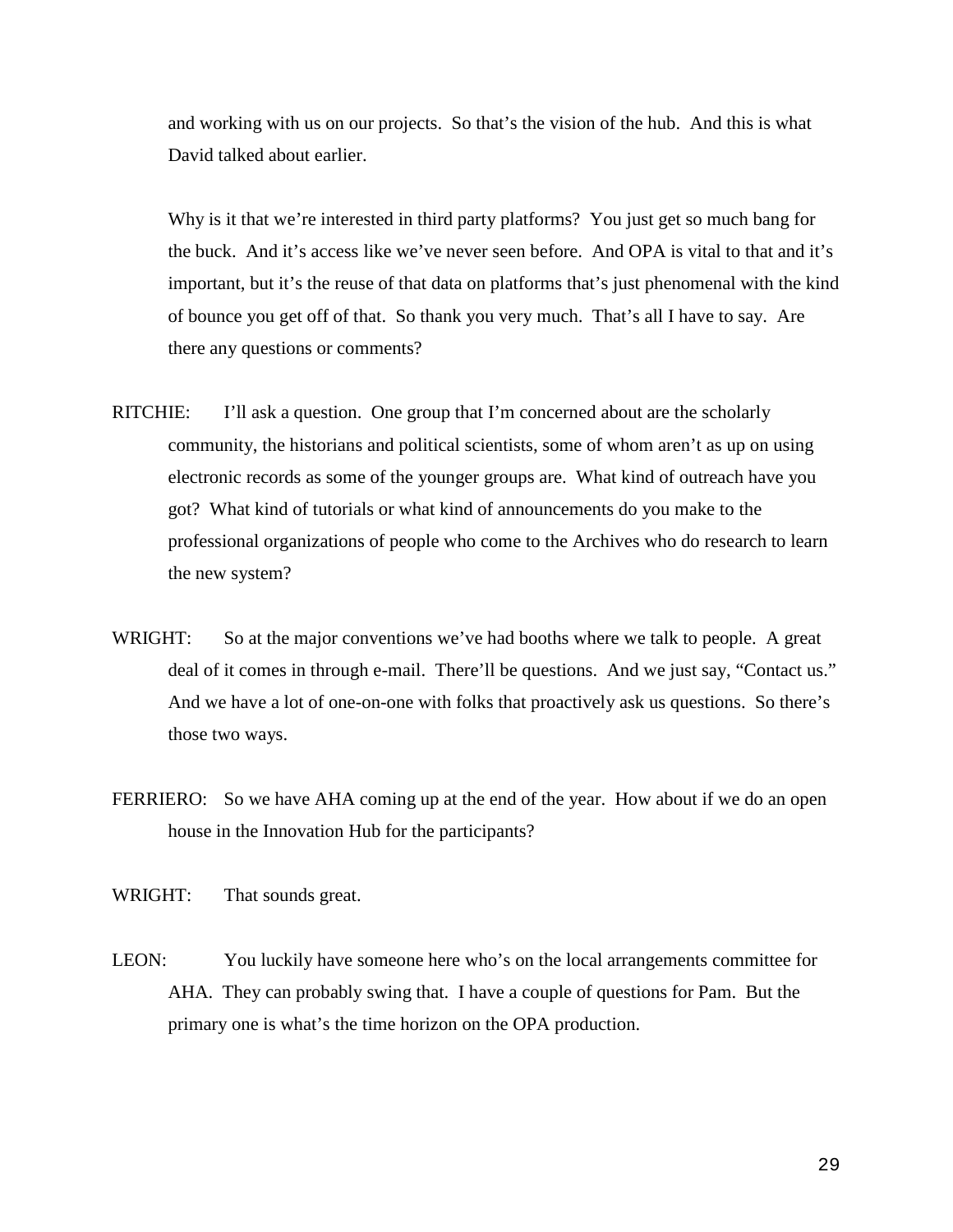- WRIGHT: So we just did our high level requirements and we're working through, we're drilling those down right now. And I think probably by the third quarter of FY 2014. So late summer early fall we'll have the first launch. Then my understanding is we're doing this in sprints, regular sprints, so that it can continually be updated, because as you know working on these systems, it's never done, and there's always updates to it. I'm mostly concerned about the scalability because we want to get that first 10 million from the digitization partners up this fiscal year in 2014. And then after that the other big five that we talked about.
- LEON: So the reason I ask about the timeline for implementation is that as you mentioned there's been this tremendous gain in the description from the folks at CLA. And those records are effectively hidden right now. I mean they're really tremendously difficult to find. The CLA Web site, if you click on the link that says, "Search records of Congress," it goes to a simple search for the entire National Archives that is not restricted to the records of Congress. You can't search by record group. You can't search by committee. You can't facet by any of those things. And so the folks at the House who obviously have remarkable stacks of things to do are producing PDF finding aids because you can't get to the stuff. And I'm not somebody who is a scholar of Congress. But if I search for the Pure Food and Drug Act, I get stuff from exhibits. And I can't find my way to the actual records. And so what I'm concerned about is remediating some of the existing issues in the time between now and the implementation. If you go to Archives.gov there's not a link on the footer to the records of Congress. I mean it's a major -- you can get to presidential libraries, I'm almost positive, but you can't get to this stuff. And since it's not the same as other kinds of records, it's not the same as the rest of your holdings, and so I'm worried about stuff getting buried.
- WRIGHT: I would be glad to meet and talk with you about what we can do from here to there. I know that we had talked a couple years ago about a Web page that provided links and that made it easier to use. I haven't heard back on that but we can talk about that more. And perhaps update that. But yeah we definitely don't want burial.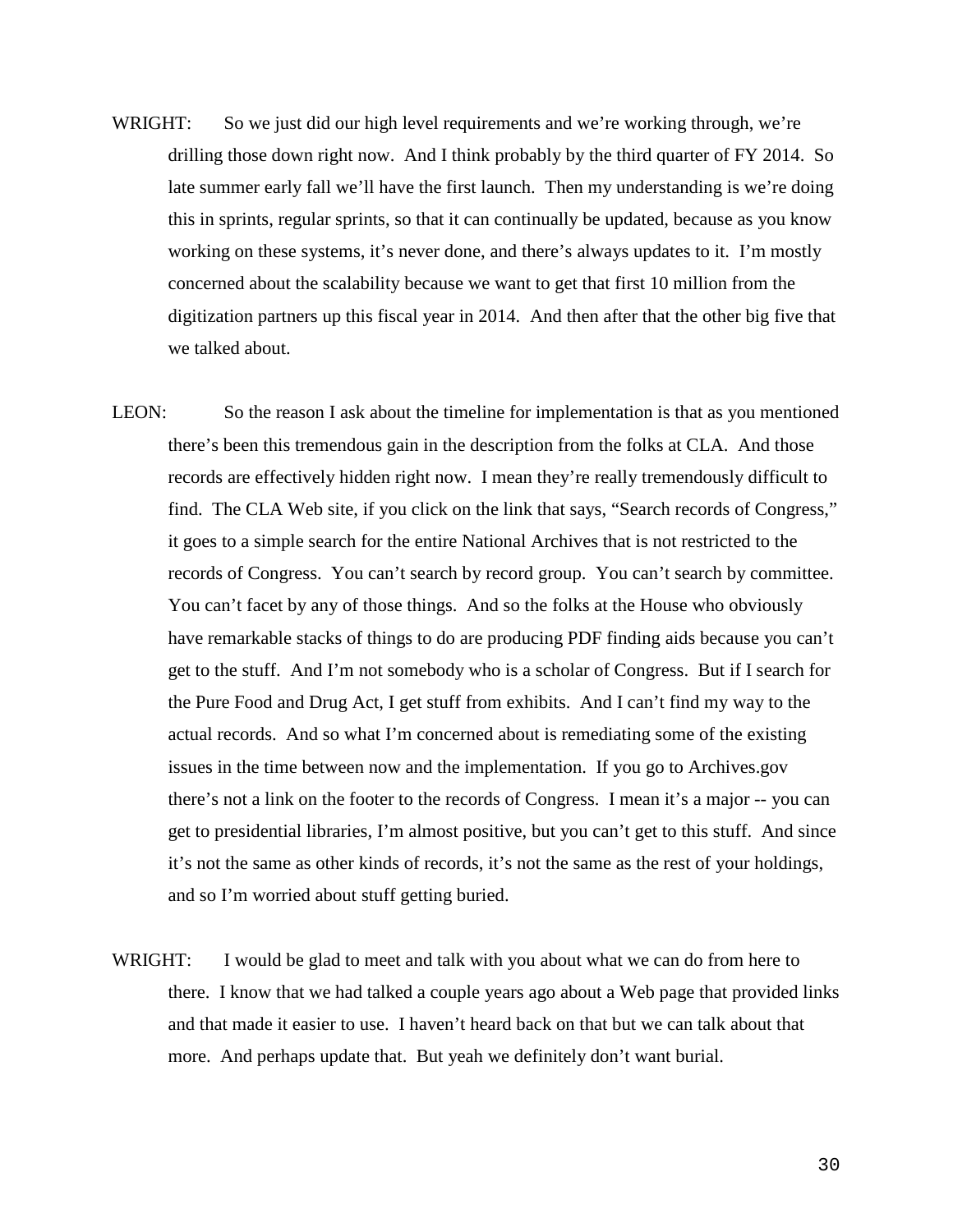- LEON: Because the description is there. Finally it's there. And I think that the work on the APIs is spectacular. And I think one of the primary users of the API is going to be the House when you get the chance because people go there looking for the stuff. But for now the repository is here. And so if we have the description we should be able to find it.
- WRIGHT: And there's easy ways to work on that where we can link out to a Web page that helps drill down, because it is a massive haystack. It is huge. And I think ultimately those APIs allow you to pull out of that and create your own little world that's easier to navigate.
- LEON: And so I think I assume that we're going to see the faceting by the name authority files eventually and those kinds of things that we've been hearing about for a really long time. And I think that's going to have a tremendous effect on findability. But in the meantime if we can think about what we can do to surface all the work that's been done in the last couple of years to make that description visible so that scholars can find the records but also people like me who are not experts in the field can find the stuff that I need to teach with on a regular basis. The OPA pilot, where is that residing at this point?
- WRIGHT: Archives.gov/research. And it says OPA.
- LEON: So it's not the primary search that's running right now.
- WRIGHT: It is right now, just in this interim. ARC has been it. And as we move this year from ARC to OPA production, the pilot is the bridge this year. So yeah it is right now. But it's just for the few months until we get into production. I mean I think what you want, and I think what everyone wants, the bigger this catalog gets, the more important it is to have offshoots from it. Like a big bowl of cake batter. And you want a specific kind of cupcake coming out of that. That offshoot is what we need to focus on for you so that you're not swimming through exhibits and other things that are tangential. I still want you to be able to do that within the catalog. But having special pages, special portals I think are valuable.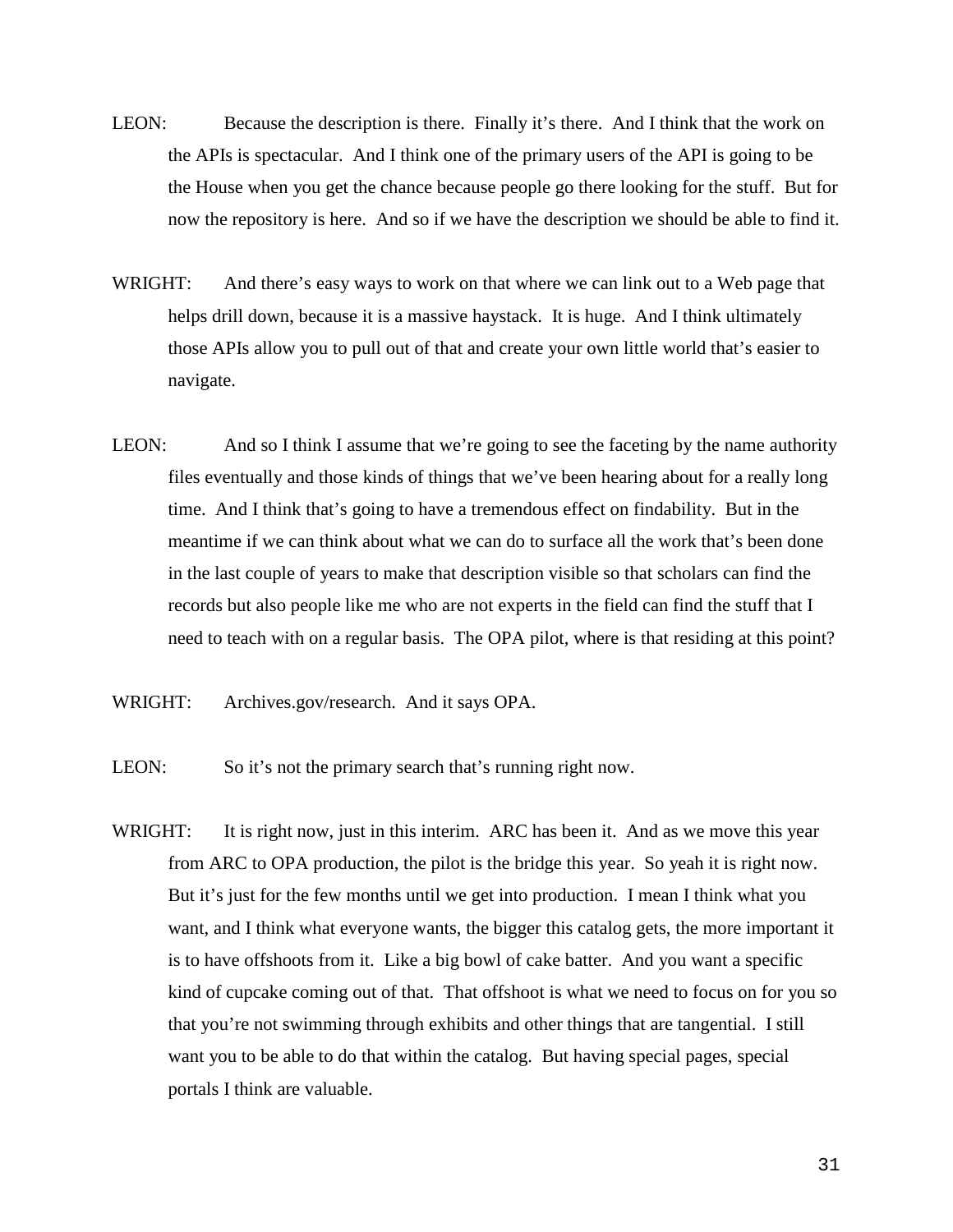- LEON: And I assume that it's true for the presidential libraries too that you want to be able to focus on the particular and then go out to the wider universe of context. And that's what you get by having them all in one big catalog. But you got to have the starting place, got to have the front door.
- THOMAS: I think it's also important, you're talking about cakes and cupcakes, to make the cupcakes readily available up front so people aren't going through a bunch of cake to find the cupcake. Or if someone is looking for the records of Congress, they should be able to do that right up front rather than going through things.
- WRIGHT: And when you say up front, you mean up front on Archives.gov or where's up front?
- THOMAS: Up front in the catalog, the page that people go to when they first bring that page up. It should be there. Otherwise people see the search engine and they'll start searching. And they won't get to these subunits. Subunits, you need to be able to see them right up front. And certainly I mean we're using the records of Congress as one example but certainly there are numerous other examples.
- HUNT: There's certainly a structured schema for the records of Congress just given the way the institutions organize themselves. So it's teasing out those attributes in a way that is made available to communities that are interested in those institutions and their records. I wanted to ask you this question. With the possibilities of API development by someone in this community, is there a necessary financial incentive to get people to develop APIs? Or do they do it out of the goodness of their heart and for all?
- LEON: Well, it's not developing the API. It's using the API. It's including the API in other things. And there's a remarkable community here, at least in DC, of open access hackers who want to do fun and cool things with your data. And so I think that that's just the local community that I know. Lots of them work at the Library of Congress and do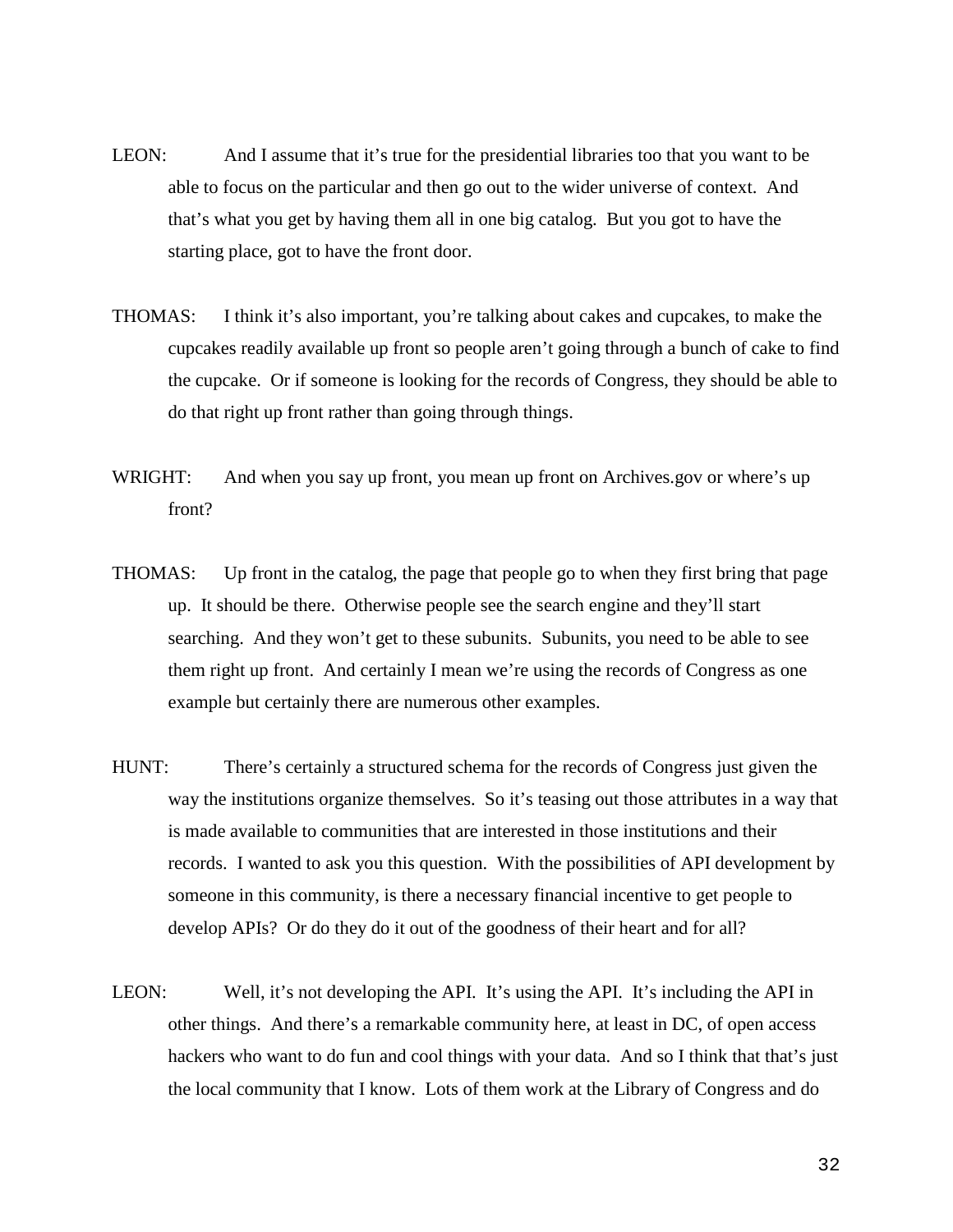this on the side and those kinds of things. Also in the local universities. And so just having access to the data. To have access to a good data set is often the first task in doing something interesting. There's not enough data out there. And so every few weeks I spend a lot of my time pounding on the doors of museums and historical societies urging them to make their metadata and their thumbnails available so that people can use their stuff. And they're much more proprietary than the folks in the library world are about data. But the more that the stuff gets out there, the more interesting kinds of applications will be built around it.

FERRIERO: So it's a great opportunity for a meetup in the Innovation Hub of this community.

LEON: Oh absolutely. Have a hackathon with the API and let them go to town.

- HAAS: Comments for Pam? Thank you very much. Next on the agenda is a report by the Center for Legislative Archives. Richard Hunt, the director.
- HUNT: Thank you so much. I think if you've looked at our annual report, I think data is the word of the year and of the day. In addition to all the data that has been added to our description, you see that we're now collecting data on research usage for the first time, and it allows us to have a better understanding of trends that you might not see and where we need to focus our description and where we can get as much payoff with the resources that we have. You'll notice in the electronic records section there's a processing data section that always disturbs me. You'll see we get electronic records in and we get electronic records doubly preserved and transferred into the CRI ERA at Rocket Center but there's also data in limbo. And you see that given the resources we have, we focus on the processing of House and Senate committee data first.

But there are other categories that just by the nature of what we have available in staff resources and in processing equipment, there's always going to be a significant amount of data that is staying in limbo. And that's one of the challenges we face in today's world of budget constraints, to make sure that we have proper investments in the Congressional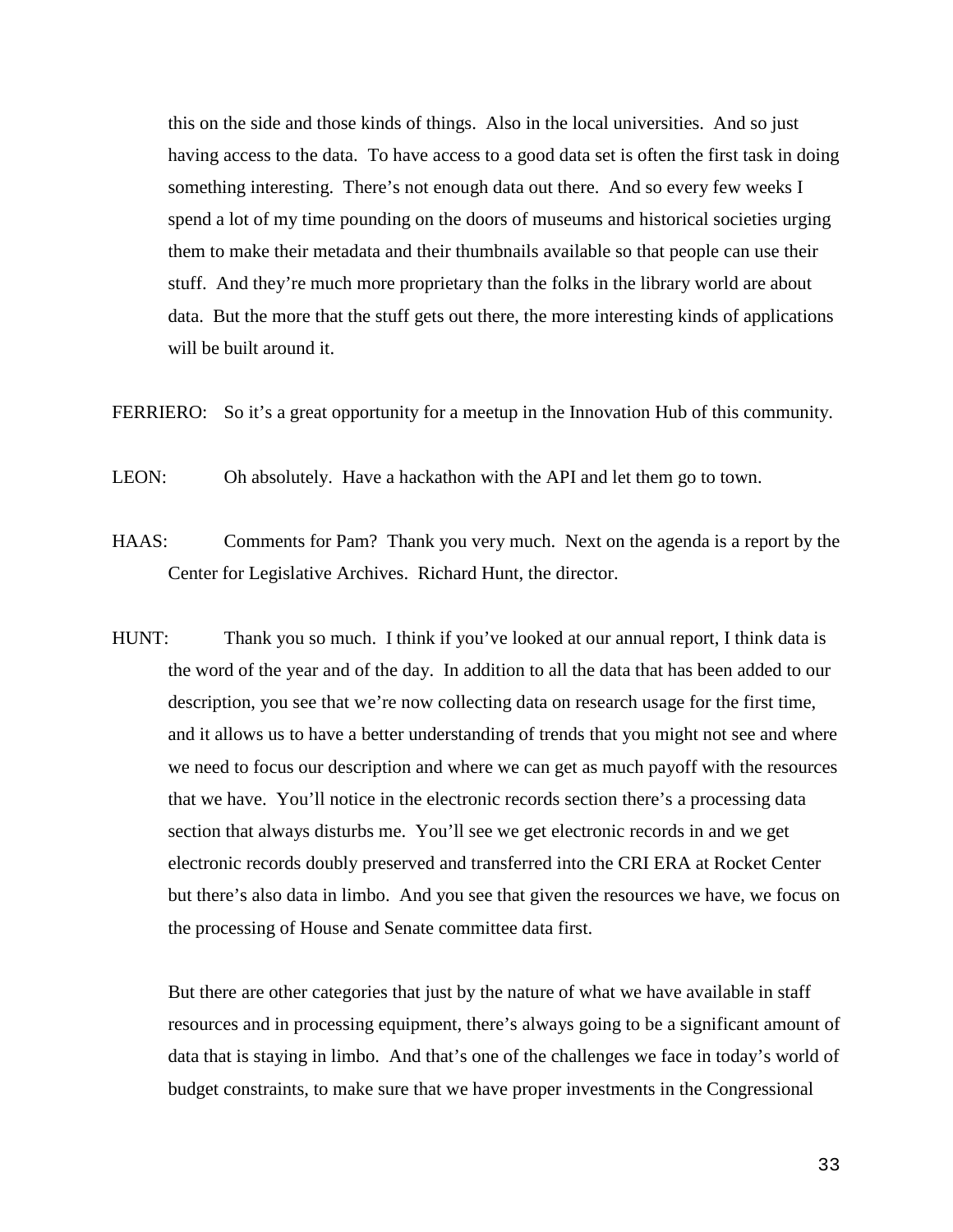Records Instance and our electronic records service staff. So you'll hear me comment on that frequently.

You'll notice for the first time in an annual report we had a celebrity sighting thanks to Kate Mollan and her good work on the  $13<sup>th</sup>$  Amendment as part of the story of the Lincoln movie. And David and the Foundation making that wonderful award to Mr. Spielberg.

Before I point out a few upcoming highlights that are not in the report – I want to see if you have any questions about the annual report that you would like me to address. No? That's good, that's encouraging. Well, let me tell you what we're working on next. The reference staff is producing its first digital video to be featured on our Web site providing novice information on how to do research in the records of Congress. And we envision this as a series of short two-minute or less videos that take you into the various subspecialties of doing congressional research for the novice and then for the experts, so that people have a little better understanding about how to tackle this mass of data.

We are working with the Facilities Office in this building preparing a new Archives I home for both instances of the Congressional Records Instance of ERA. And that means the unclassified and classified versions should have a SCIF home by March  $1<sup>st</sup>$  of 2014. So we can then get the system certified and we can put classified records into it. It will make our efficiencies and effectiveness that much higher, that Brandon and Shannon do not have to run to Archives II to start records processing then they have to come back the next day. They can do this on site. So that's a material improvement for us.

We're also working with the Exhibits Office to showcase records from the  $1<sup>st</sup>$  Congress as featured documents next year to commemorate the  $225<sup>th</sup>$  anniversary of Congress's meeting in New York City in 1789. So we're very excited about that.

In our researcher talk series, which has been a really tremendous success this year, we're kicking off 2014 with David Kyvig, who is the distinguished research professor emeritus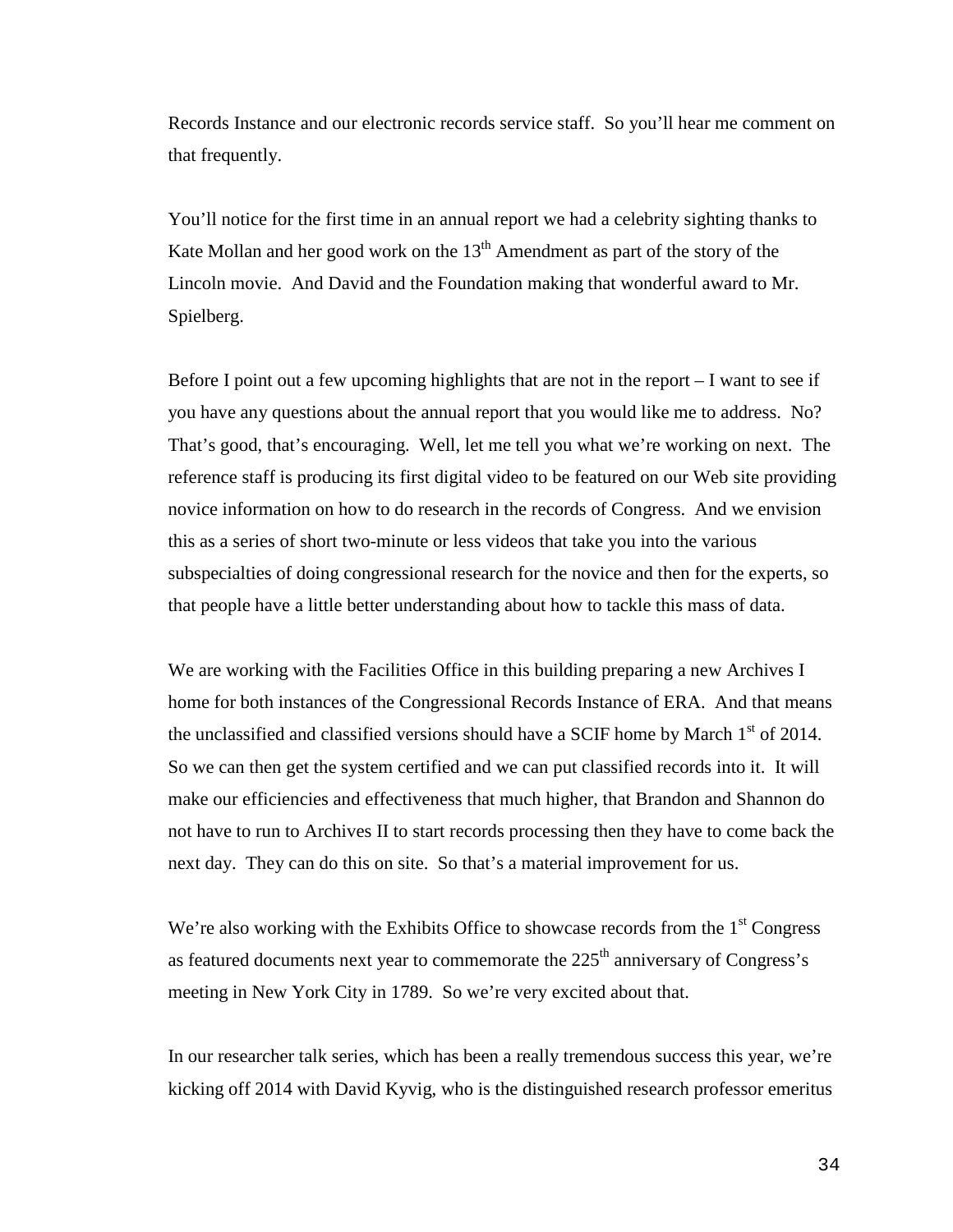from Northern Illinois University, who will be speaking on February  $13<sup>th</sup>$  on "The Offspring of Our Own Choice, Amendments in Constitutional Thought and Practice." He is one of the preeminent scholars of amending the Constitution, and we look forward to his remarks.

Our Charlie Flanagan will be conducting two series of workshops early in 2014. In January he's spending a week in the Florida Panhandle to train teachers from a variety of districts on how to use the records of Congress to teach civics. And in February he's doing two days of teacher training on civics instruction in partnership with Humanities Texas and the George W. Bush Presidential Library in Texas, to continue our outreach on that front.

I'd also like to mention that after the meeting today the Committee is invited for a special guided tour of the Rubenstein Gallery which is opening tomorrow. So for those of you who can stay, we'd love to show it off to you. Any questions?

- LEON: I have one brief one. Do you want to say anything about the reorganization of the Web page, the redesign that you have under way?
- HUNT: Natalie Rocchio is working on that, and that should come out relatively soon. And we've basically taken a look at a Web site that has grown organically over the last decade or so and have focused it and made it much more simple and accessible to our users.
- LEON: Just plug those things in, and you'd be all set.
- RITCHIE: I had a question, you had an interesting chart here that shows the time periods that people are doing research. And are you noticing that as we approach the lifting of the deadlines for the 20-year and 30-year rule there's considerable correlation between the statistics and the records that are open?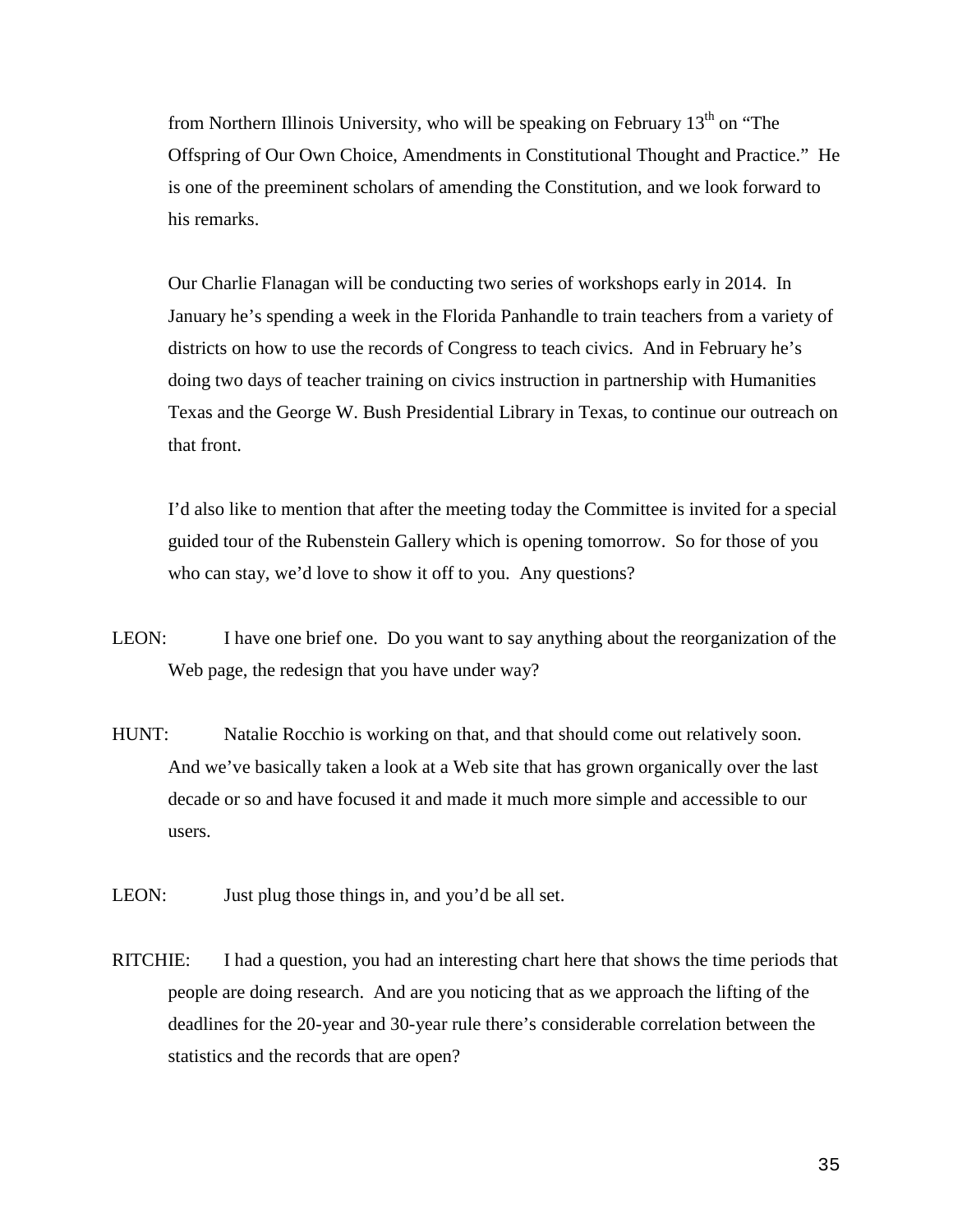- HUNT: That and the 50-year rule on investigative records really attracts a lot of scholarly interest. They're very excited to be the pioneers and the first ones into those records. So it reinforces our decision to focus on modern records which have been minimally described. Now we're seeing that the research traffic is there, which we suspected. And then it gets us back to how do we provide easy, understandable, granular access to these records and communicate to the scholarly community that these are open. So this is like our last frontier. We're getting the description done. We're happy with the way it's done. We're getting description from the records creators before they arrive. And now the last step is getting a really significant, elegant way to get it into our users' hands.
- LEON: User experience is not easy. It's never going to be easy.
- HUNT: So we need your help.
- VOGT: I think the way that you have presented the information about your research in the Center is really interesting. And I think that as time goes on it'd be interesting to look at what centers outside of DC, the kind of research use they're having. And it might just open new opportunities for collaboration in some way. So I think it's very interesting to have this. Very good.
- HUNT: On that point we have the rich institutional records of the Congress, the House and the Senate. We have the processes. We have what was accomplished. But you're missing the people, and it's a human institution. And so that's why scholars need to go into Members' papers to get the rich stories of the people that served.
- VOGT: I have one more question. I want to go back to the question of space. Having gone through a period in which we greatly needed space at my institution, I had materials not only on site but at three offsite institutions. We actually were reaching the point that we were considering: do we continue collecting not knowing where we're going to put it, or what are we going to do to resolve this? It was really a difficult two to three years where we went through the transition and then started raising money for our new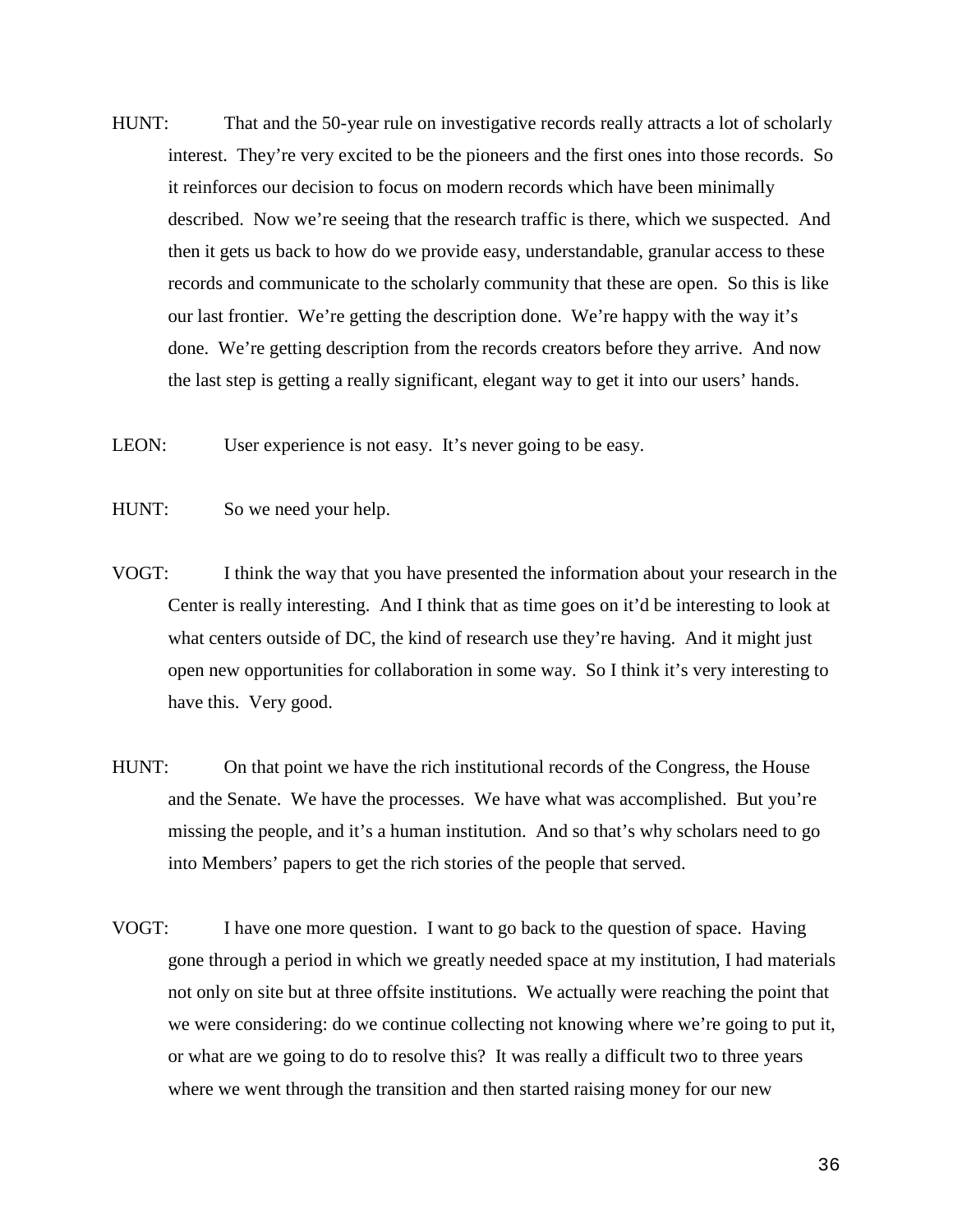building. So I'd like to know what can we do to help with this? Is there anything we can do?

- FERRIERO: I think you need to stay tuned until we have finished this analysis and come up with some options. But as I promised, you need to be engaged in this, because we're going to need help.
- PAUL: Do you have like a timeline for the analysis and when?
- BOSANKO: So I got the initial report a couple weeks ago. Ultimately we need to identify a short term fix that doesn't just get us a little bit -- we need like a three-year temporary measure and then a long term piece. The long term piece probably will dovetail with the Archives' overall larger space needs. It's just a matter of economies of scale. It comes down to square foot cost. It gets easier if we tackle the bigger problem. So we're probably looking at another 30, 60 days to look at what we came up with, look at whether or not we need to do any more research. That will help us be in a position to lay out some of the options we have.

The team that looked at this didn't just sit down and think what might we possibly do. They looked at facilities that exist in the federal inventory at this moment. One of the facilities they considered is one that's known to likely become available but isn't yet in the disposal process. So there's a lot of variables there. But I would say very early in 2014. And we've also got challenges that are associated with this, whether it's our own funding constraints that have been facing us, and then overall governmentwide limits on increasing our footprint. So we're probably looking at an ongoing discussion, but we can probably provide some more information in the next 30 or 60 days.

PAUL: You did mention, I think I understood you to say that by the end of 2014 you're going to be full. That really has serious ramifications for us. Unlike most of the executive agencies, we transfer things that are very recent. And we have to be able to do that because we have no alternative storage at this point anyway. And I know in terms of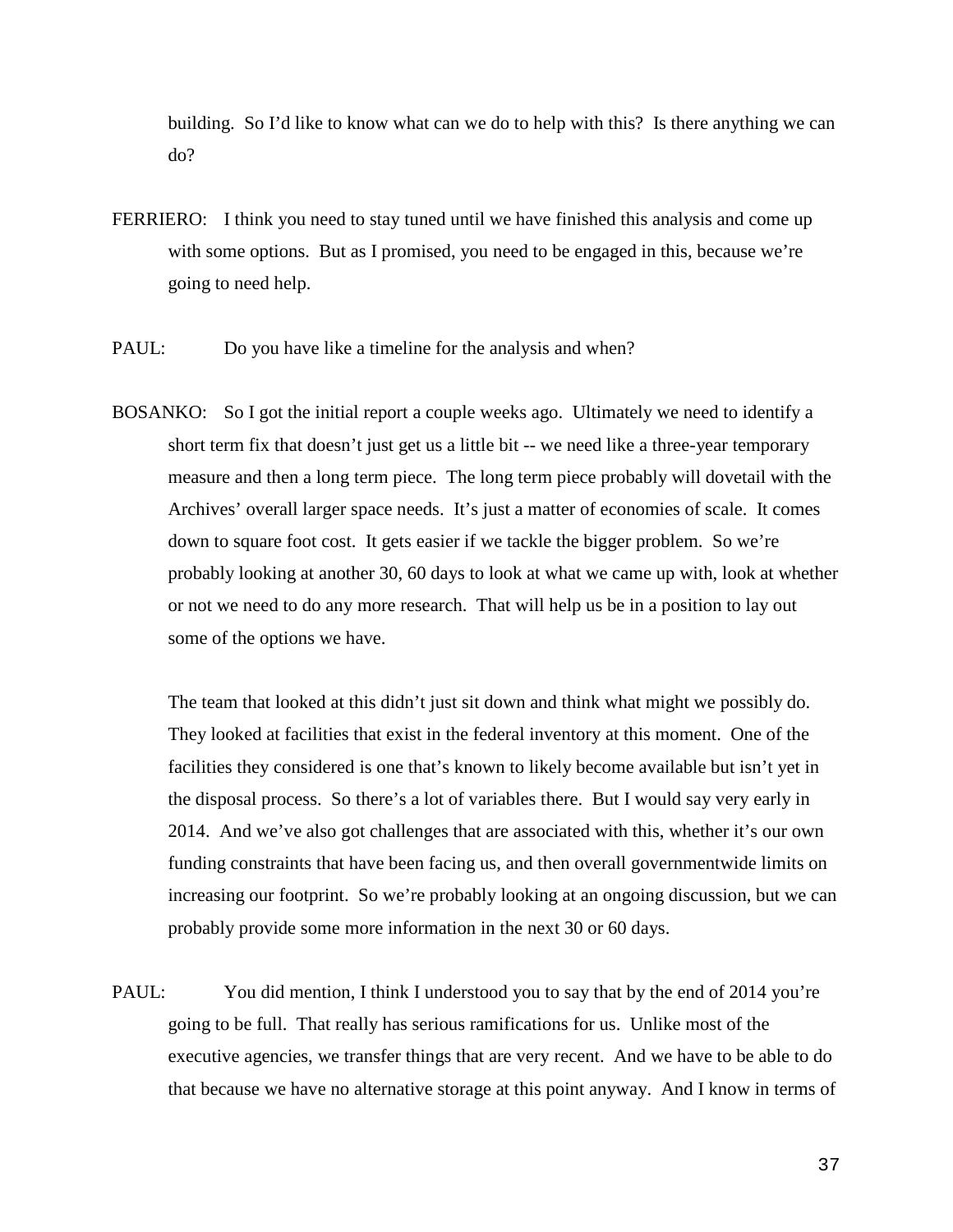the Senate we're already looking at five committee chairs retiring, which is really going to be like a domino effect throughout the committees. And so at the end of 2014 right now we would be anticipating pretty heavy transfer need for the Senate anyway.

- BOSANKO: So the good news is that you have a group of people on our end that are deeply committed to doing right by the records. So we're not going to tell you you can't send anything to us. Richard is very concerned, the Archivist and I are very concerned about impacts on service delivery we're looking at. If we have to move things to another location, what would that impact be? Clearly there are some records that are used more frequently than others. There's a host of sensitivities as to what goes where. But we're not going to tell you we're not going to accept the records. But I can't stress what a hardship this is going to be for us. In any other situation I would imagine somebody would simply say, "You've got to find another solution on your own." This is one that we're going to tackle this problem in partnership and we will do right by the records. We will find a way and a space.
- HAAS: Jay, maybe we can look at having an update the first quarter of year, as early into next year as possible. See how you're progressing. Thank you. The next item actually dovetails on the budgetary constraints that we're all under. And I wanted to just open it up for discussion. Our last meeting, we weren't able to bring our participants to town. Luckily we've been able to do that for this meeting. And I just wanted to get some input from our Committee members about their thoughts on going forward and also from David on what our options may be going forward.
- FERRIERO: Well, I think a lot depends on what happens in the next month in terms of what kind of decisions are made around budget, whether sequestration is rolled back, whether a new level of sequestration is imposed on us. There's a lot of stuff up in the air at the moment which affects all of our -- the entire budget. And that's all in the context of I am all in favor of in-person meetings. Technology has wonderful applications but it doesn't take the place of face-to-face conversation. So it's not as if I'm trying to replace those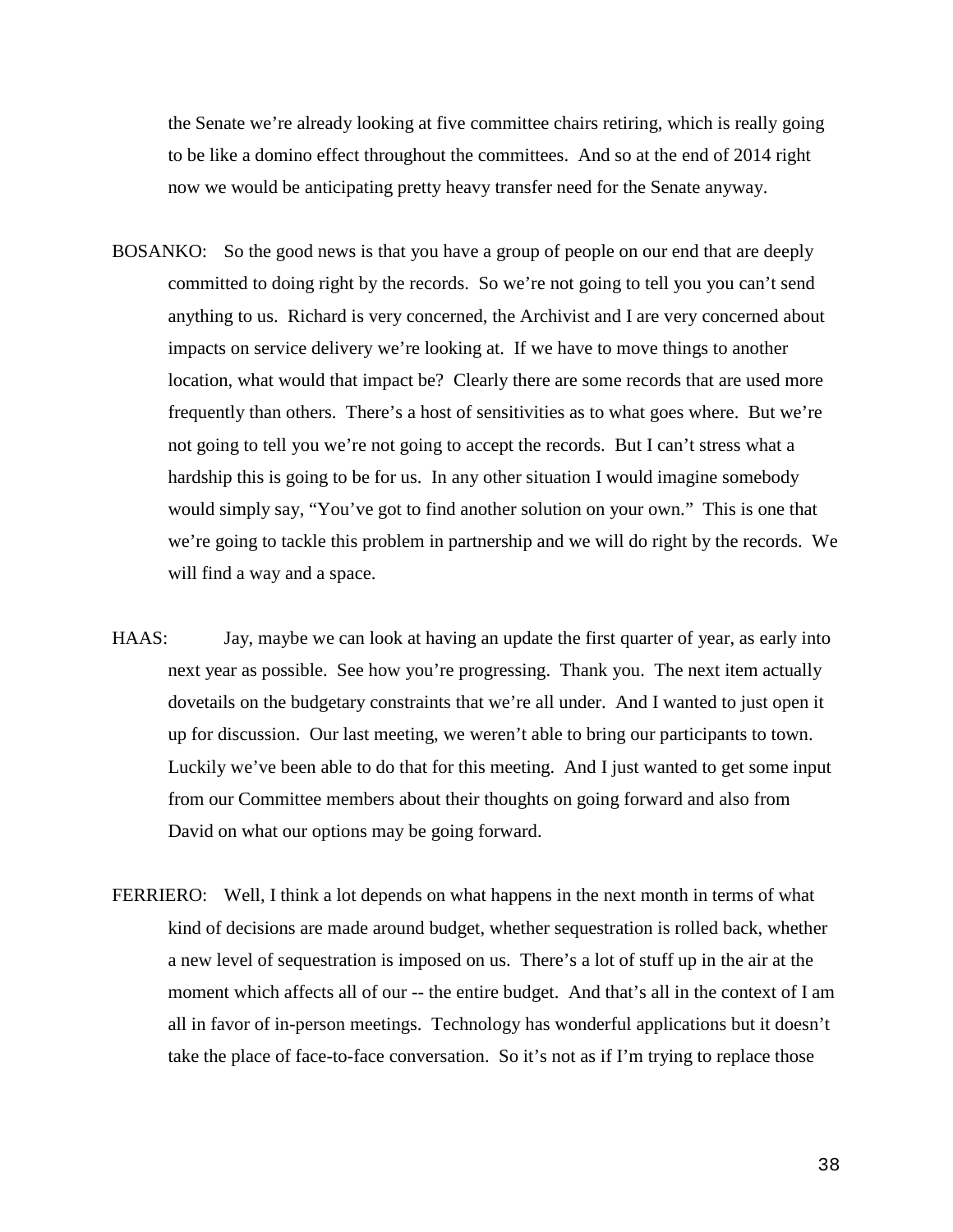opportunities as much as I am a fan of social media and all kinds of technology. It does not solve that issue for me.

- HAAS: Any other thoughts? I would just say I agree with you. I feel very strongly that we need to continue to have the participation in person. It gives us the opportunity for give-and-take. Steven, I feel badly that you're not here today with us, and Thomas, we haven't had the opportunity to meet you yet. So I really hope we can going forward continue to have these in-person meetings and work together to see if there's any way we can assist you in that. I don't know if there's processes that can help too. But I think that the technology is still challenging to really get the give-and-take that we need in these particular meetings. So thank you. I guess now we're on to new business. And I believe, Jeff, at the last meeting you raised the issue about e-mail. I didn't know if you wanted to have a follow-up discussion on the question of e-mail and archiving e-mail.
- THOMAS: Yes. I'm a bit concerned about that. Both Robin and Karen touched upon, they are preserving e-mail from committees. I'm not sure how big of a priority that is for committees when they send records over. But if it could be bumped up a notch, I think down the road everyone will be grateful for that. It's the way people communicate now. And if you do not capture it you're losing a vast amount, be it even an e-mail saying, "Please see the attached." If you don't capture the attached then it's lost. And it's also something that the creators of the records themselves can unfortunately easily delete. It's very simple to hit that delete button and I think some education with committee staff members would be in order. And also perhaps ways to better organize their e-mail. I mean how many people here -- everything's in the sent and the in-box, whereas if you have education on the use of folders and organization it makes things easier all the way down the line.
- PAUL:I think with the committee level we're comfortable at this point. I mean it's a constant challenge. Certainly education is important, but also the other key is to really work with the systems people to get that e-mail before something happens to it. And so we're trying to anticipate, for example, five committee chairs changing coming up and we're trying to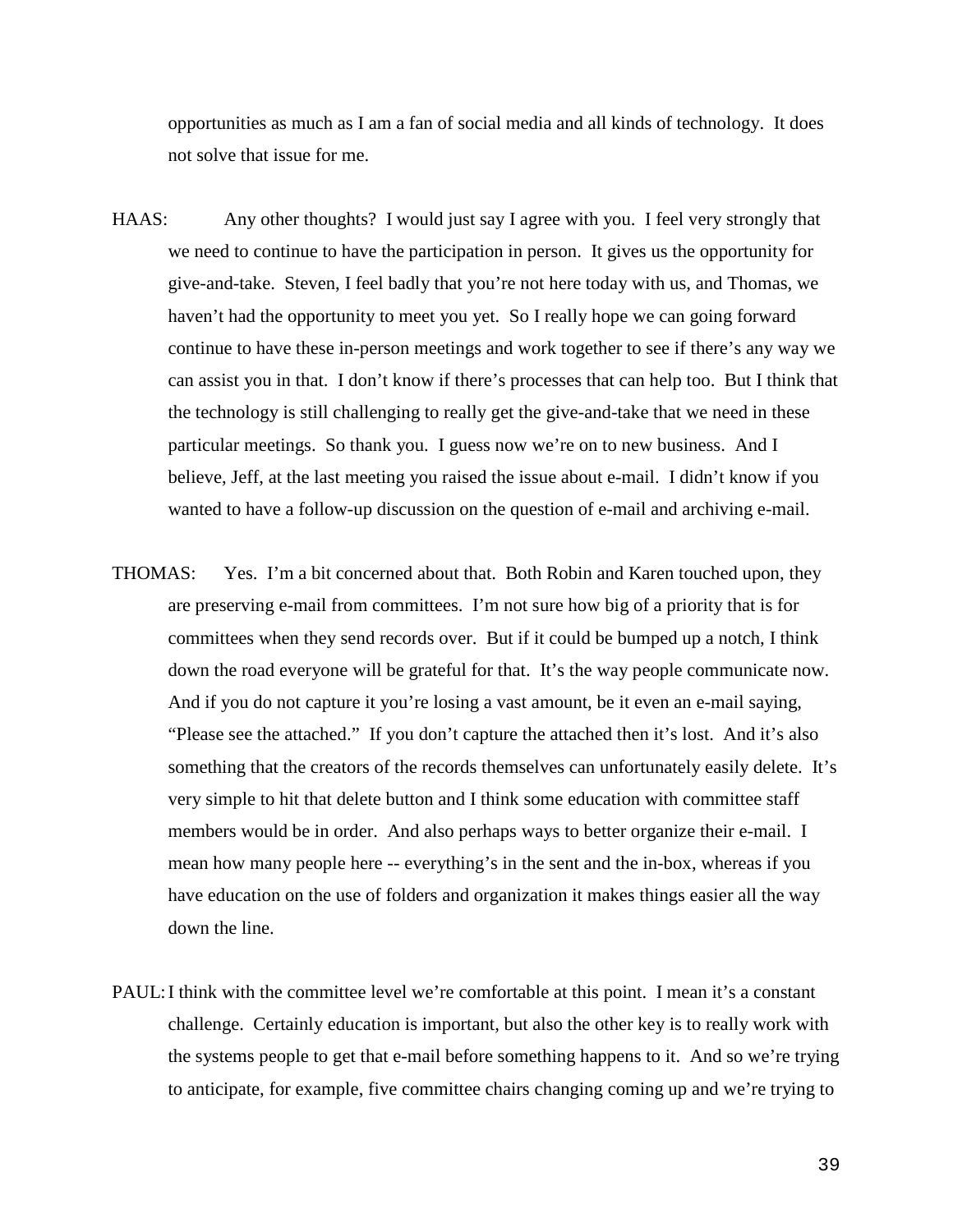anticipate that and explore ways to make sure that the delete buttons don't delete the material. I think the greater challenge is with Members' offices and it's partially generational. I think the more senior Members tend to think of e-mail as a private conversation whereas the younger Members don't quite view it the same way. So I think that things are improving but it's still with Members' offices that is a great challenge. And we do preach preservation as much as we can. And sometimes we are convincing and sometimes we're not. So anything that you having relationships with Members' offices, if you can reinforce the message as well. I think it needs to really be made plain that if they're not saving it they're not going to have a whole lot of legacy because people really aren't going to be interested in using their records if the records aren't there. And the other part of that is to stress that the e-mails can be kept closed for a long period of time. A lot of staff think that the minute it goes to an archive it's open. And so there's a lot of education that needs to be reinforced on that point. Whatever you do, save it. You can hold on to it for a while if you want to. You can donate it, keep it closed. That message needs to really be reinforced with the Members. And it needs to be constant, because you can say it, they'll agree, and they'll forget about it and get concerned again. So it is a constant educational effort there, and sometimes it just doesn't matter, they've already made up their mind.

- THOMAS: I certainly agree with you on the Member's office. One of the reasons I bring the issue up is the problems I have had going into Members' offices and talking about e-mail and this is why I'm trying to emphasize education, Members and staff, that yes you can donate this to us. It's material that we want. And yes, we can close it for as long as you want also.
- PAUL: One of the points that I'd like to make is that the presidential e-mail exists from the Reagan time. And so a lot of their e-mails are already being saved. So why not save the rest of them, so that your whole story can be told? I think they don't realize that. They don't realize that their communications with the executive agencies are being saved. So really what are they going to lose if they don't save their own? That's a good argument I think to use.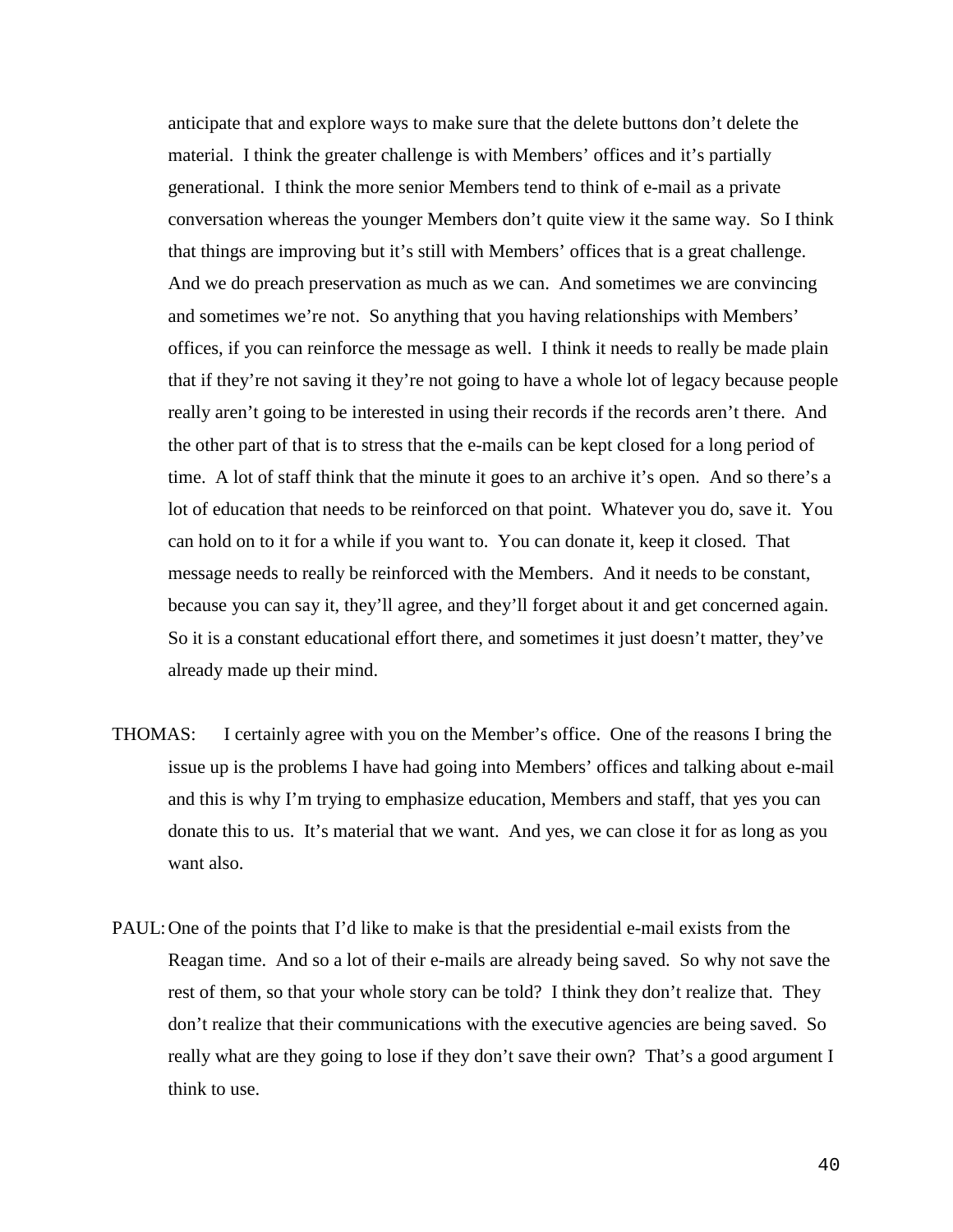THOMAS: Yes that's a good point.

- FERRIERO: It might help if you could identify a couple of champions who get this and understand it. And I would suggest on the House side Darrell Issa, who has been incredibly supportive of all of our efforts around electronic records. He gets this. So a conversation with him and his staff about reminding Members of the House about this would be good. And Tom Carper on the Senate side also. A real champion of electronic records. Because if they hear it from each other they are more likely to get it.
- PAUL: Senator Lieberman was really a champion of that for us. And he actually put out a press release about it that we use to show what he did. So he sent his to LC.
- REEDER: I was just going to add that it is a very sensitive topic with the committees. What we try to do in our education when we have our yearly program, our committee records management course, is emphasize e-mail as well as all electronic records and try to get them to think in that manner. It's an education process. We just have to keep reinforcing it over and over again.
- HAAS: I think one thing, Jeff, you just triggered for me in your comments, was the organizational part of it. I hadn't really thought of it that way, and I think to Robin's point all of this, we're in this high partisan sensitivity time right now in the Congress. And so that's something that people just really don't want to touch, they don't want to talk about. So if there's a way to try to lower -- I don't know what the right word is. But really look at it as an organizational legislative tool. And talk to our folks about the best way to organize their e-mail. Maybe we could make some additional progress in that area. But it is something over the last couple years that we have been working with both the committees and as Robin pointed out when they talk to Member offices about their papers. But we still have a lot of work to do.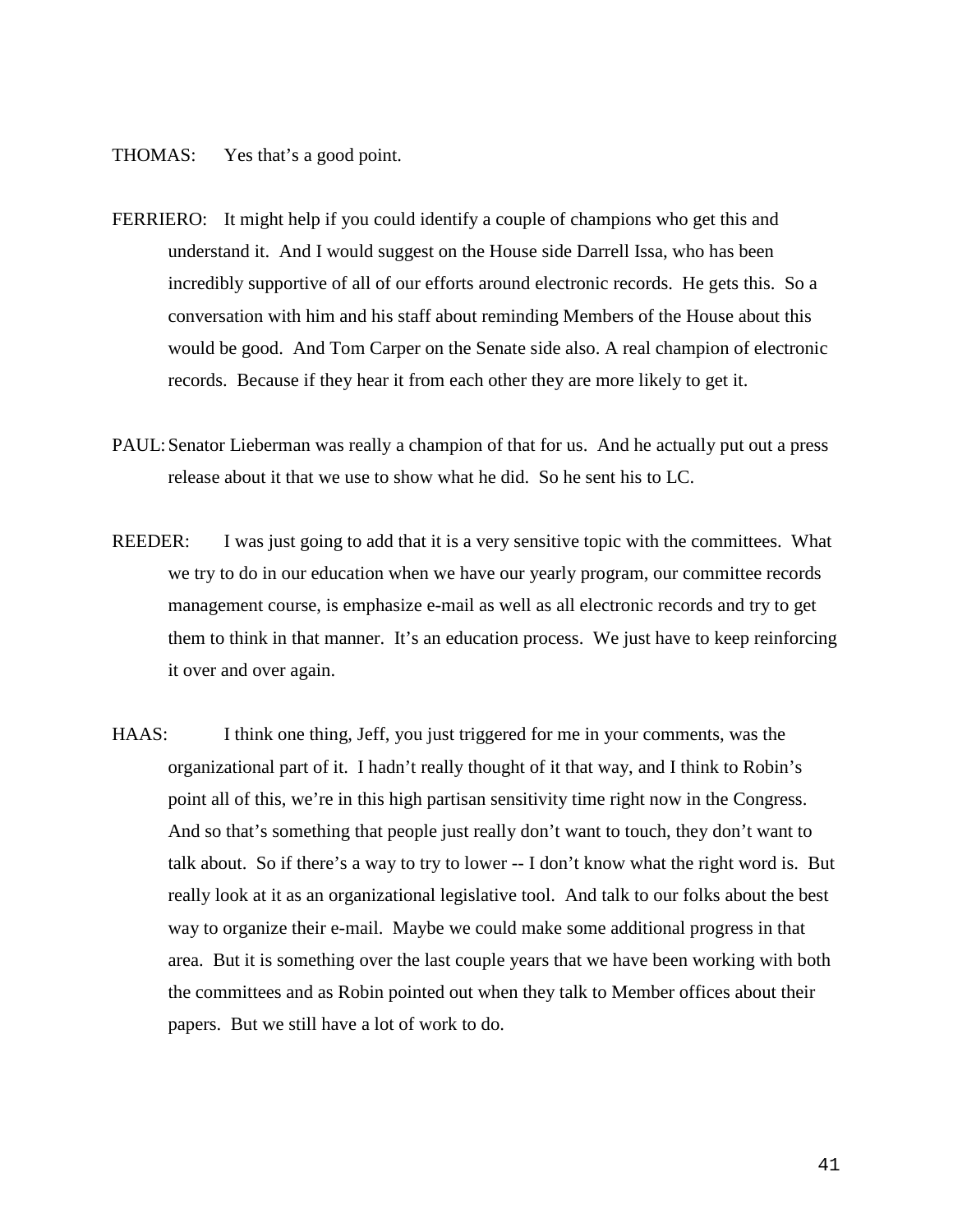- THOMAS: Yes and I think when you talk to people, it's the way they use e-mail. The personal goes in with the professional. It's all mixed up. And it's the personal that they are worried about. So it takes education on how to use the system where you can try to keep those two separate. If we can get to that point where we're saying, "we're not interested in personal email, it's the professional emails that we're going for," it might make it a little easier to make that argument.
- PAUL: I just wanted to say along the lines of what you were saying, Karen, that with committees I think to point out that it's really an administrative function that they need to be doing in order to be following the rules and statutes, and to stress the administrative side of that is one way that I think that we've been able to make a little progress on that is to treat it as not the format so much but the function that they need to be doing this. And so if you can get that message across to the systems people that that's where you can make the headway.
- HAAS: Thank you. One other item that John Lawrence brought up at our last meeting was a discussion about leadership papers and how to handle those going forward. So I'd like to have that on the agenda for next meeting so we can have a further discussion about leadership papers and hopefully John will be here to participate in that discussion. Steven, how are things?
- ZINK: Atlanta is not washed away. Rain here.
- HAAS: Sheryl is happy to hear that. Is there anything you'd like to add for new business?
- ZINK: No, but I was thinking there was an article, getting to the IT folks, about e-mail. It's very interesting. And there was a very good brief article in *Federal Computer Week* in August by someone from the Archives talking about agency emails and they mentioned congressional e-mail and the need for education. I was quite impressed.
- HAAS: Thank you. Thomas, is there anything you have for the group?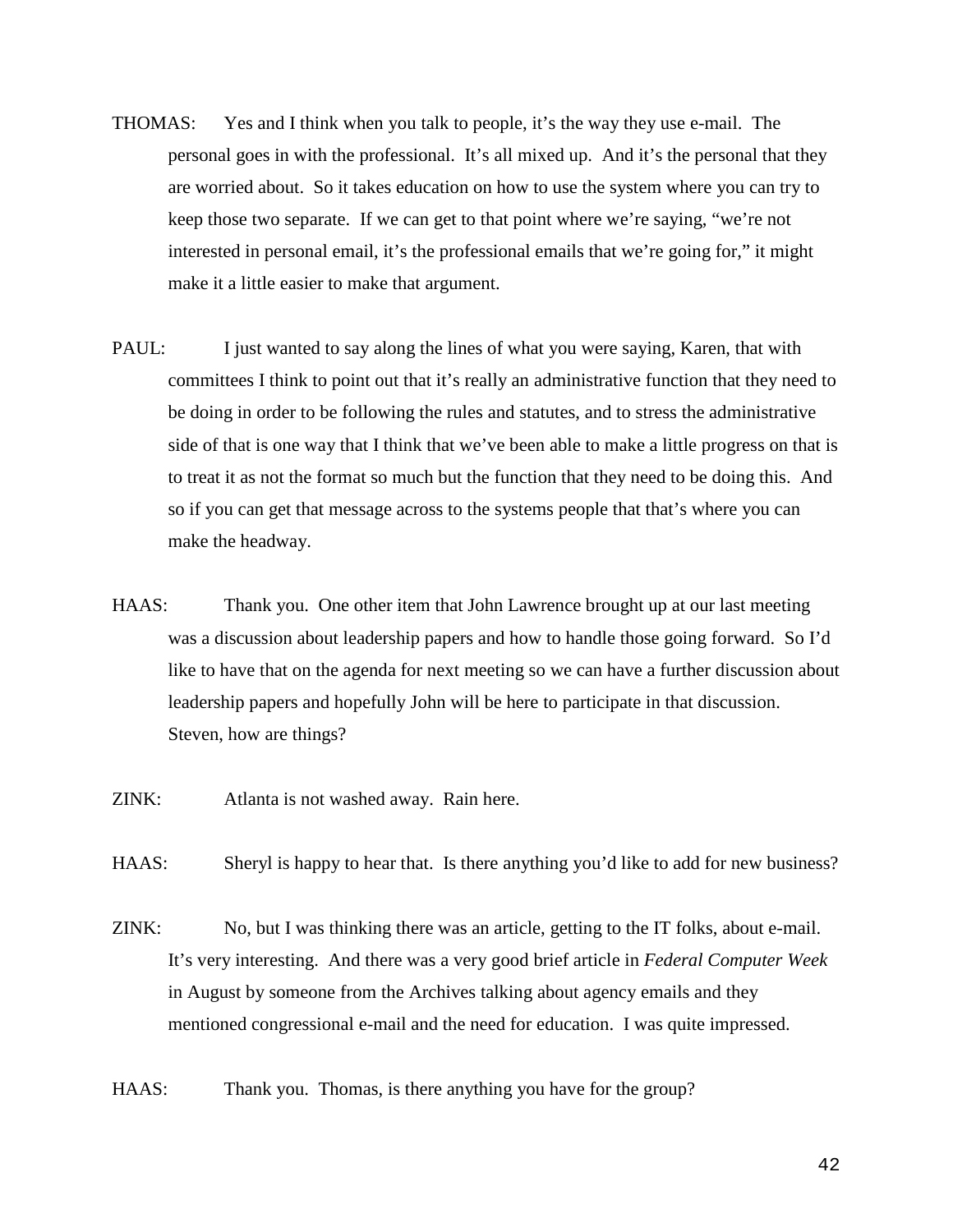- MACKEY: Just wanted to hear what the updates were in particular with OPA and then the space issues as well. And with everybody else, it seems very troubling, and it'll be interesting to see how the budget shakes out here the next few weeks and see what can be worked out. So it's been very useful for me.
- HAAS: Well, thank you both for your participation. Again we're sorry that you couldn't be here. But we do look forward to having you at our next meeting. Are there any other comments? Karen?
- PAUL: I just wanted to ask Richard something. Did I understand you to say that there is movement on the capability to receive classified electronic records? Did I understand that?
- HUNT: Yes you did understand correctly.
- PAUL: You said it so quickly, I wasn't quite sure what you said.
- HUNT: The classified system is still at Archives II where it has basically been duplicated and its attributes shared with the CIA so that they've gotten what they need from the technical paper standpoint. But they won't certify the system until it's in the physical space in which it will reside, because they have to certify that the space is secure as well as the system itself.
- PAUL: The system is certified.
- HUNT: The system can't be certified until it's in the SCIF space. But they've done everything that they could short of certification. So the onus was on us to find a space for both the unclassified and the classified CRI. We've located that space and Facilities has priced out what it's going to cost to bring that space up to the level that we need. And they're saying we can have this ready by March.